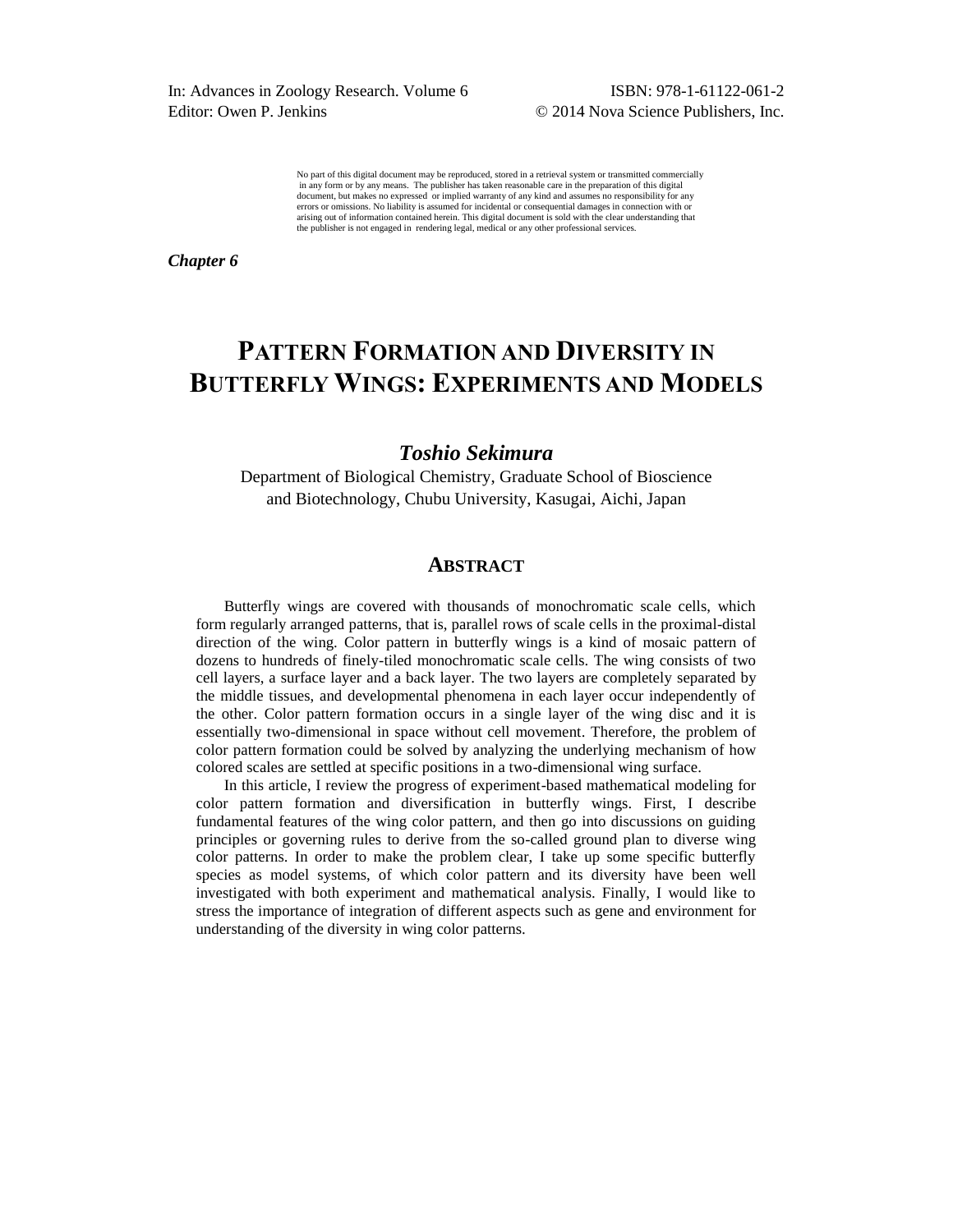## **1.INTRODUCTION**

Butterfly wing color patterns are one of the most colorful and spectacular examples of pattern in biology. The color patterns have evolved as mechanisms for visual communication such as camouflage, sexual signaling, warning coloration, and mimicry. Biologists have been interested in the developmental origin and evolutionary diversification of these patterns for more than a century. Comparative morphological studies revealed that a great unity underlies the diverse patterns of lepidopteran wings. Most butterflies have color patterns composed of discrete pattern elements whose homology can be traced across genera and family. The system of homologies among pattern elements is now called the nymphalid ground plan (Schwanwitsch, 1924; Süffert, 1927; Nijhout, 1991, see also section 8.1). Experimental work revealed that some of the pattern elements develop around discrete organizing centers, from which some signals affecting the spatial pattern of pigment synthesis are sent out in their vicinity. Recent experimental works on the developmental genetics of eyespot patterns have found out several genes related to the development of the eyespot organizing centers (e.g., Brunetti et al., 2001).

In parallel to the experimental work, several investigators have attempted to build experiment-based mathematical models for color pattern formation in butterfly wings (e.g., Murray, 1981; Bard & French, 1984; Sekimura et al., 2000 for global color patterns, and Nijhout, 1990 for eyespot pattern). In following sections, I review the progress of both experimental and mathematical researches on butterfly wing pattern and diversity.

### **2. DEVELOPMENT AND CHARACTERISTICS OF BUTTERFLY WING**

Lepidopteran wings are composed of two monolayers of epithelial cells, which are separated by an extracellular space. Immediately after pupation, the epithelial cells of the wing are not differentiated and they are morphologically homogeneous. About one to three days after pupation (the timing depends on the insect and the temperature at which it develops), two cell types can be readily distinguished. The smaller cells are generalized epithelial cells (GECs) of the wing, and the larger cells are scale precursor cells (SPCs) that differentiate from GECs at the inception of adult development. SPCs are arranged in space such that they are separated from each other surrounded by GECs. Within a few hours of differentiation of the isotropically arranged SPCs, these cells become polarized along the proximodistal axis of the wing and begin to align into rows parallel to the anteroposterior axis of the wing. This row formation continues until a stable spatial periodicity of rows is established. These parallel rows of SPCs that are established at the beginning of adult development maintain their arrangement throughout adult development and represent the same rows of scales that appear on the surface of the adult wing (Nijhout, 1980; Nardi  $\&$ Magee-Adams, 1986; Yoshida & Aoki, 1989). As a result, we could see thousands of scale cells in a highly ordered and intricate pattern on each surface of the adult wing.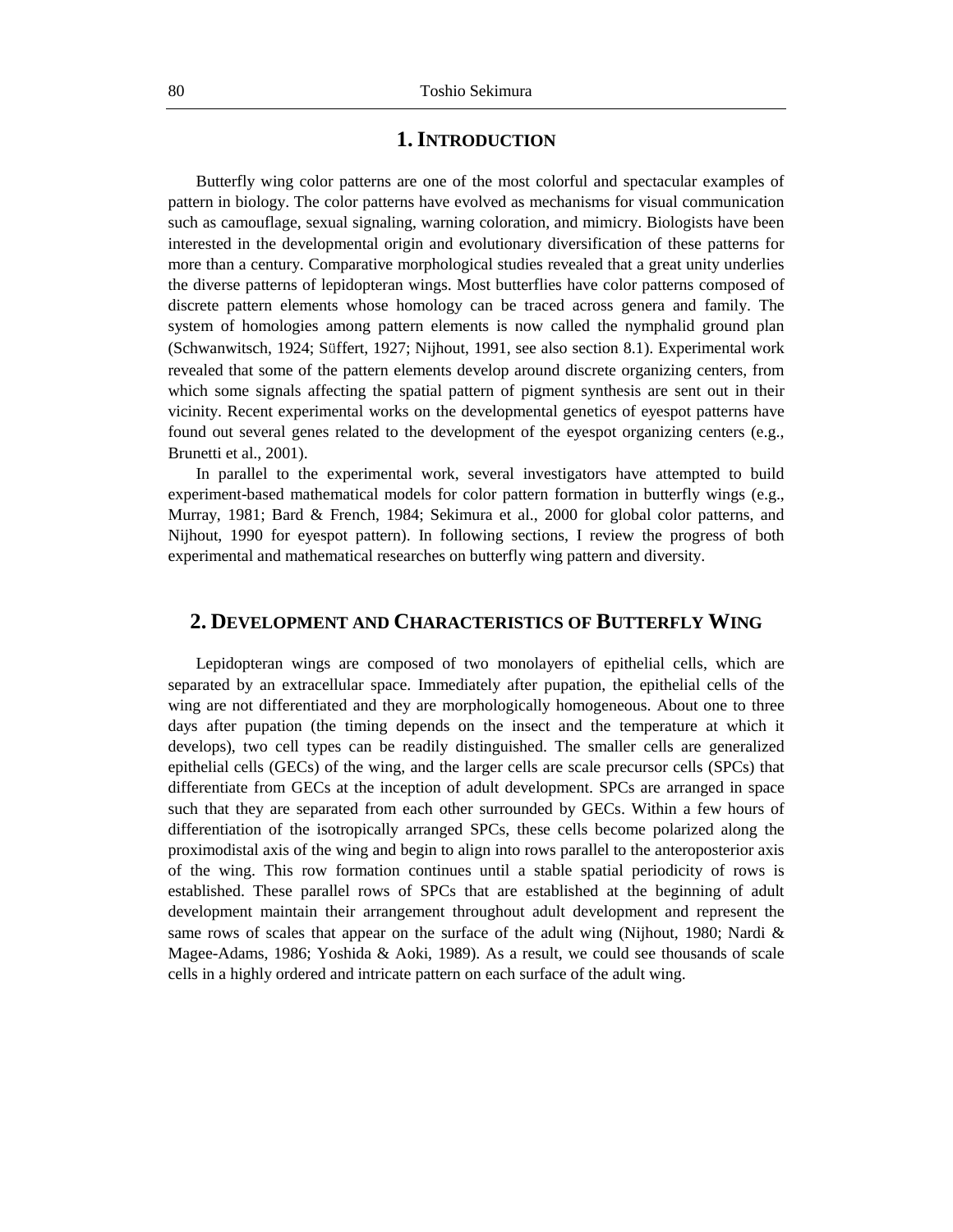## **3. TWO TYPES OF PATTERNS – COLOR PATTERN AND CELLULAR PATTERN**

As noted in the previous section, thousands of monochromatic scale cells cover the wing in a highly ordered cellular pattern, that is, parallel rows of scale cells in the proximal-distal direction of the wing. The parallel rows can be easily seen through a simple magnifying glass. There exist two different kinds of patterns, color pattern and cellular pattern of scale cells (Figure 1). The colors on butterfly wings are due to the colors of regularly-arranged monochromatic scale cells. The overall color pattern is constructed as a fine-tiled mosaic of overlapping, monochromatic scales, and it is characteristic of each lepidopteran species. The arrangement pattern of scale cells, that is, cellular arrangement pattern occurs in the early stages of pupation, while pigment syntheses related to color patterns occur in the last stage of pupation after completion of cell rearrangement. It is known that the formation of the color pattern is independent of the arrangement pattern formation of scale cells. The timescales on which these two kinds of patterns are generated are different from each other (Nijhout,1991). Color patterns have attracted the interest of taxonomists and developmental biologists and have also provided some of the most dramatic examples of morphological diversity. The color of scale cells is mainly due to chemical pigments, or it is sometimes due to the structural color that comes from diffraction of light in the physically fine-structured scale. On the other hand, cellular arrangement patterns of scale cells do not show species-specific patterns, but they are, in general, common to all lepidopteran wings. The arrangement of scale cells has a number of remarkable characteristics. Firstly, SPCs in the developing adult wings rearrange to form nearly parallel rows along the anteroposterior axis of the wing that are maintained throughout and after adult development. Secondly, these rows are arranged at regular spatial intervals along the proximodistal axis. Thirdly, these rows are continuous across the veins in the wing, and they are also continuous around the upper and lower monolayers of the wing.



Figure 1. Cellular pattern and color pattern. (Left) Cellular pattern: parallel rows of monochromatic scale cells in the proximal-distal direction of the wing. (Right) Color pattern: mosaic pattern of dozens to hundreds of finely-tiled monochromatic scale cells, which is characteristic of each lepidopteran species.

I first describe cellular pattern formation of scale cells as the basis of all patterns in butterfly wings and then go to color pattern formation with mathematical models.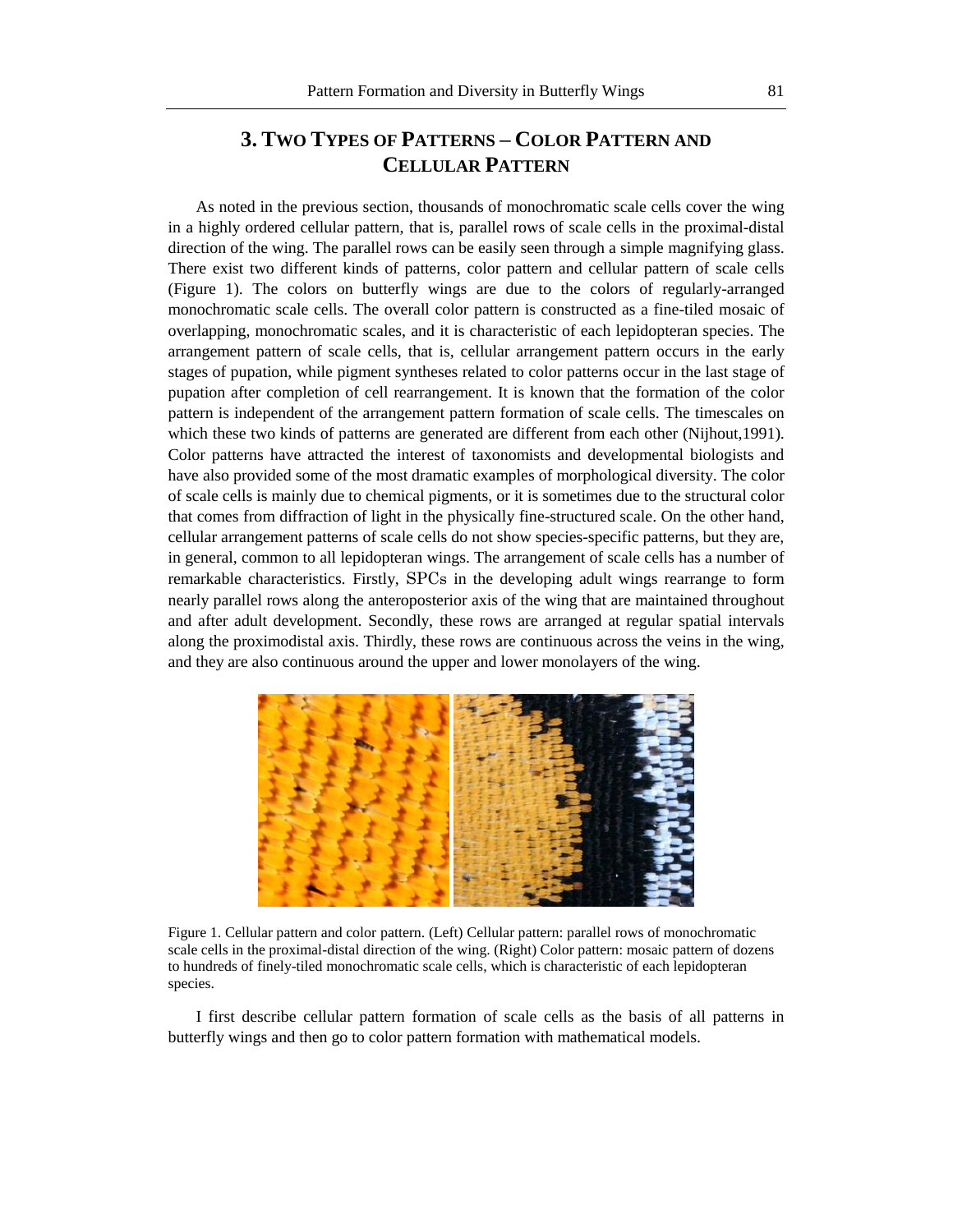## **4. CELLULAR PATTERN FORMATION – EXPERIMENTS AND MODEL**

I first summarize experimental evidences (i)  $\sim$  (v) to construct a mathematical model for cellular pattern formation in the lepidopteran wing, and then present a mathematical model and computer simulation results (Sekimura et al., 1998,1999).

#### **4.1. Experimental Evidences**

i. Cell rearrangement to form parallel rows occurs in a monolayer

There are two monolayers (the upper and lower ones) of epithelial cells in the lepidopteran wing. During rearrangement of epithelial cells in the wing, these two monolayers are separated by an extracellular space. Cell rearrangement in the developing adult wing has been assumed to occur within each monolayer without influence from the other monolayer (Nardi, 1992, 1994). These findings suggest that the process of scale row formation in the lepidopteran wing does not involve complex three-dimensional interactions among epithelial cells, but instead involves simpler two-dimensional interactions.

ii. Lateral inhibition probably forms the uniform pattern of SPCs

Before epithelial cells rearrange their spatial positions in the developing adult wing, SPCs differentiate from GECs. SPCs are distributed in an uniform hexagonal pattern, in which they do not come in contact with each other. The initial isotropic spacing of SPCs is strongly suggestive of patterns generated by a process referred to as lateral inhibition. The inhibitory signal emanates from the scale precursor cell.

iii. Short-range interaction mediated by differential cell adhesion

A few kinds of surface proteins have been found in the developing adult wing monolayer during rearrangement of epithelial cells. The expression of these proteins changes dramatically in space and time during morphogenesis of the wing pattern. SPCs show a different pattern of protein expression from GECs during cell rearrangement. These proteins are assumed to be cell adhesion molecules (CAMs), which mediate differential cell adhesion between different cell types (short-range interaction) to drive cell movement.

iv. Origin-dependent cell adhesion

Grafting experiments within the pupal wing monolayer have been done to test differences in affinity properties of epithelial cells along the proximodistal axis of the wing. Those experiments have revealed that the greater the distance separating host and graft cell populations along the proximodistal axis, the more circular and constricted the interface between graft and host cells. This result shows that affinity properties of cells depend on their positions, or more precisely, the distance between their original positions along the proximodistal axis of the wing.

v. Long-range interaction mediated by basal processes

During rearrangement of epithelial cells, both SPCs and GECs extend basal processes. As the alignment of SPCs into rows proceeds, extension of processes from the basal surfaces of the epithelial cells simultaneously occurs. These processes can extend for distances of several cell diameters and can establish contacts not only with adjacent cells but with cells that are four or five cell diameters away. This long-range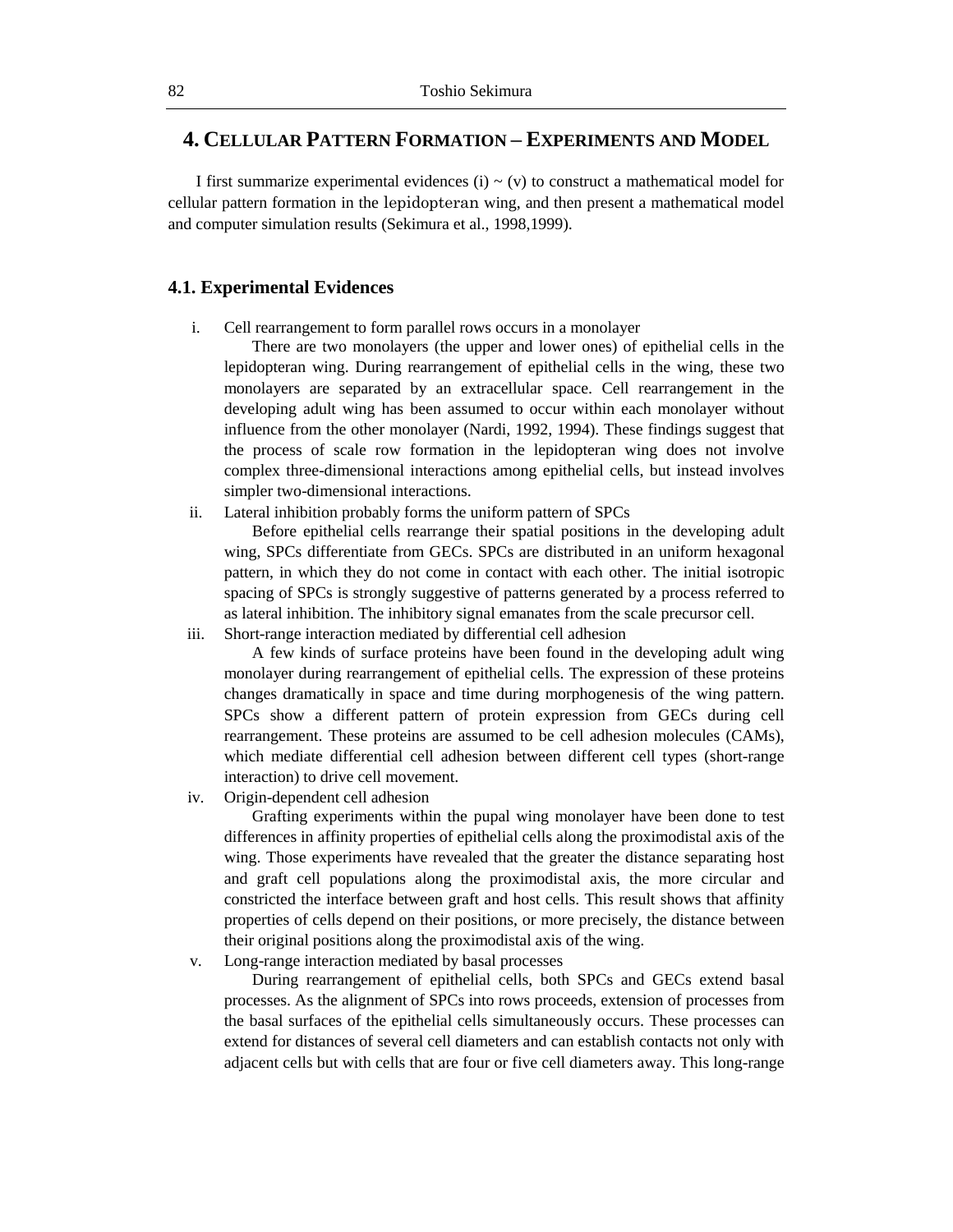interaction is mediated by basal filopodia which extend over several cell diameters in many directions (Nardi & Magee-Adams, 1986).

#### **4.2. Mathematical Model for Cellular Arrangement Pattern of SPCs**

Based on observation on cellular pattern formation, we begin by presenting a general model for aggregation in which cells move up gradients of adhesivity. Since cells can respond directly to non-adjacent neighbors, we use integrals to represent the local average adhesivity to which a cell responds. In this model we focus on only one cell type (SPCs) and assume that cells interact with each other according to the distance between their original locations (as well as the distance between their current locations).

Let  $n(\vec{x}, a, t)$  denote the cell density at position  $\vec{x} = (x, y)$  at time t for the cells of a given adhesivity  $a$  that originate from a position that is a distance  $a$  away from the body axis (the basal part of the wing). We assume that cell movement is due to two processes; diffusion, and advection (directed movement) in response to gradients of adhesivity. Due to the evidence for long-range interactions, we consider a cell to respond to gradients in a spatially averaged adhesivity. As an evolution equation for cell density in space, we write

$$
n_t = D\nabla^2 n - \nabla \cdot (n\vec{c})
$$
 (1)

where D is the diffusion coefficient. The advection velocity,  $\vec{c}$ , is given by

$$
\vec{c} = C \nabla \left[ \iiint n(\vec{x} - \vec{y}, a - s) w(\vec{y}, s) ds dy_1 dy_2 \right]
$$

where  $\vec{x} = (x, y)$  and  $\vec{y} = (y_1, y_2)$  are position variables, and C is a positive constant. The integral represents the spatially averaged adhesivity. The degree of adhesivity as a function of distance,  $\vec{y}$ , and adhesivity distance (distance in adhesivity space), *s*, are incorporated in the kernel  $w(\vec{y}, s)$ . For simplicity, we assume that this is separable (i.e., that the effects of distance in physical and adhesivity space are independent of each other). We therefore write

$$
w(\vec{y},s) = g(\vec{y}) h(s)
$$

We assume that  $g$  displays rotational symmetry in the two spatial dimensions, and  $h$  is symmetric in the adhesivity difference. Notice the threshold in adhesivity marking a transition from attraction to repulsion. Also, the spatial kernel is such that very short range attraction is weaker than middle distance attraction. This reflects the fact that scale cells appear not to come into contact with one another during reorganization.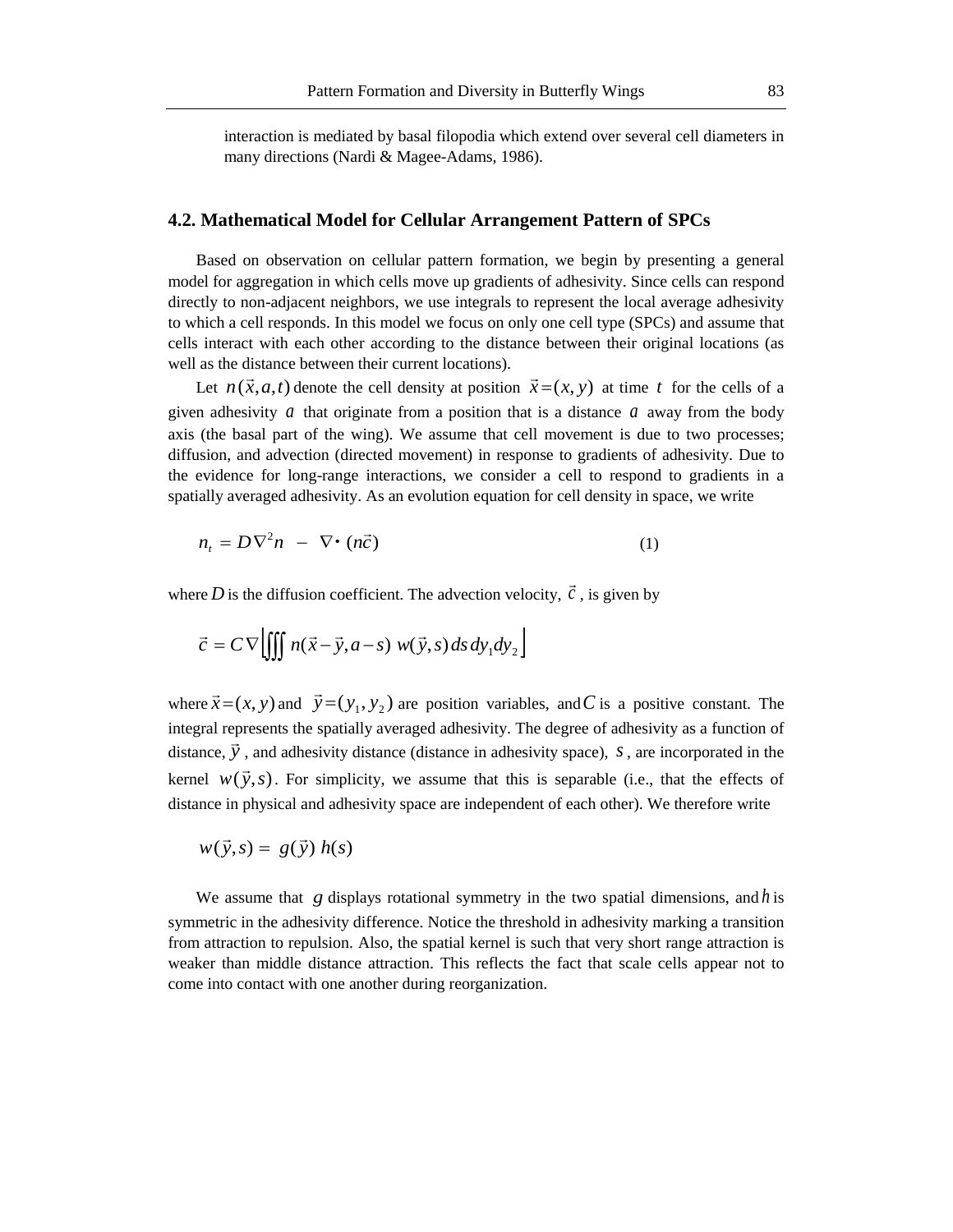

Figure 2. Experiments and numerical simulations. (Left) Parallel row formation of SPCs on the moth *Mandusa* wing disc (Nardi & Magee-Adams, 1986). Bar in the figure =  $50 \ \mu m$ . (Right) Numerical simulation results on the row formation by the mathematical model Eq. (2) (Sekimura et al.,1998). The lighter color represents high cell density of SPCs, while the darker color represents low cell density. In numerical simulations, a random cell distribution is assumed as the initial condition, and periodic boundary conditions have been imposed on the boundary.

Below, we assume that  $|\vec{y}|$  and  $|s|$  are both much smaller than one. Biologically, this corresponds to the assumption that the adhesive interaction takes place over short distances in comparision to the size of the domain and that changes in the magnitude of adhesivity are very small. Using the assumption that  $|\vec{y}| \ll 1, |s| \ll 1$ , we can simplify the integral represention of the advection velocity,  $\vec{c}$ , by Taylor expanding, and finally we could have a following partial differential equation:

$$
n_{t} = D\nabla^{2} n - C\nabla \cdot [n\nabla (n + \gamma \nabla^{2} n + \beta n_{aa})] + O(s^{4} + |\vec{y}|^{4})
$$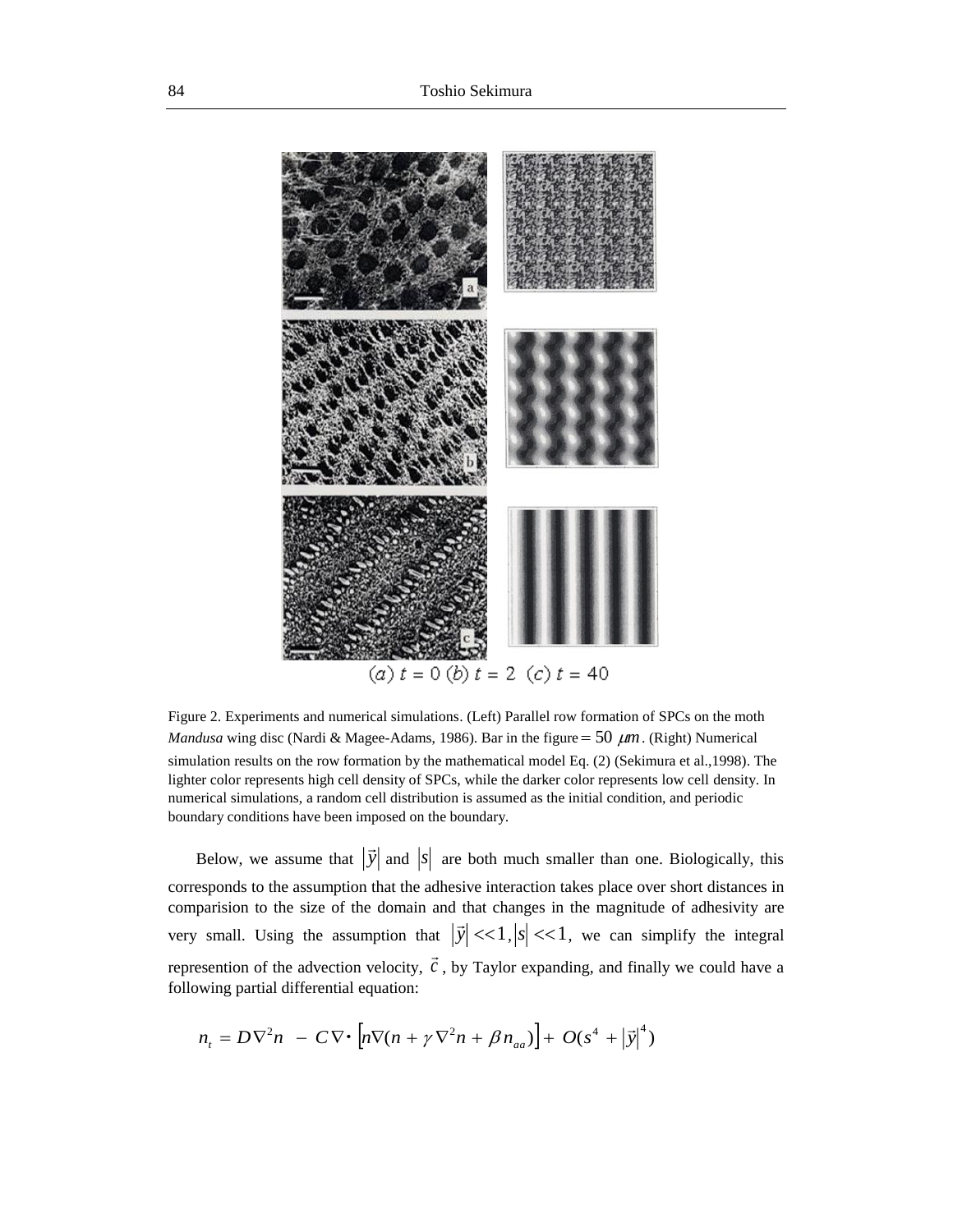where,

$$
\gamma = \frac{1}{2} \iint |\vec{y}|^2 g(\vec{y}) dy_1 dy_2, \ \beta = \frac{1}{2} \int s^2 h(s) ds
$$

The above equation includes parameters  $\gamma$ ,  $\beta$ , which represent two different kinds of adhesivity effects, physical distance effect and adhesive distance effect, respectively. We further assume that  $n_{aa} = E n_{xx}$  (*E*: constant) and we neglect the last term. The equation for cellular pattern (parallel row) formation of SPCs with origin-dependent adhesivity is,

$$
n_{t} = D\nabla^{2} n - C\nabla \cdot \left[ n\nabla (n + \gamma \nabla^{2} n + \beta^{*} n_{xx}) \right]
$$
 (2)

where,  $\beta^* = E \beta$  ( $\leq 0$ ). Here we assume an inequality  $\gamma + \beta^* \geq 0$ , showing that due to the effect of origin-dependent adhesivity, SPCs receive a kind of reduction in diffusive movement in the  $x$  – direction (the proximal-distal direction of the wing). According to our non-linear analysis of the equation, we have found following three main results. The first result is that due to the effect of origin-dependent adhesivity, the region in the parameter space of  $D, C, \gamma$  to generate stable parallel rows of SPCs is largely extended. The second result is more important, that is, due to the effect of origin-dependent adhesivity, the direction of parallel rows is correctly predicted (Figure 2). This means that due to the effect, scale rows parallel to the body axis seen in real butterflies could be correctly reproduced. The third result is that if the effect is sufficiently strong, only parallel rows of SPCs could be generated without spotted patterns.

## **5. COLOR PATTERN FORMATION**

### **5.1. General Features of Color Pattern Formation – Color Pattern and Pre-Pattern**

Butterfly color patterns are two-dimensional patterns of pigment synthesis. A fraction of the epidermal cells on each wing surface differentiate into scale cells. These cells send out a large flat appendage, the scale, into which pigments are secreted. With few exceptions, each scale cell synthesizes a single type of pigment. The overall color pattern is thus constructed as a fine-tiled mosaic of colored scales. One of the problems of pattern formation is how a particular scale cell is induced to synthesize the right pigment for its particular location on the wing.

Recently, antibody fluorescent techniques revealed that the pattern formation has started at least in the late larval stage of development. The butterfly wing originates from the wing disc in the larva, which appears first in the larval stage and continues to develop during the pupal stage. The wing disc is transparent and colorless throughout the larval and early pupal stages of development. However, antibody fluorescent techniques for the corresponding genes have revealed existence of the so-called "pre-pattern" on the wing disc, which overlaps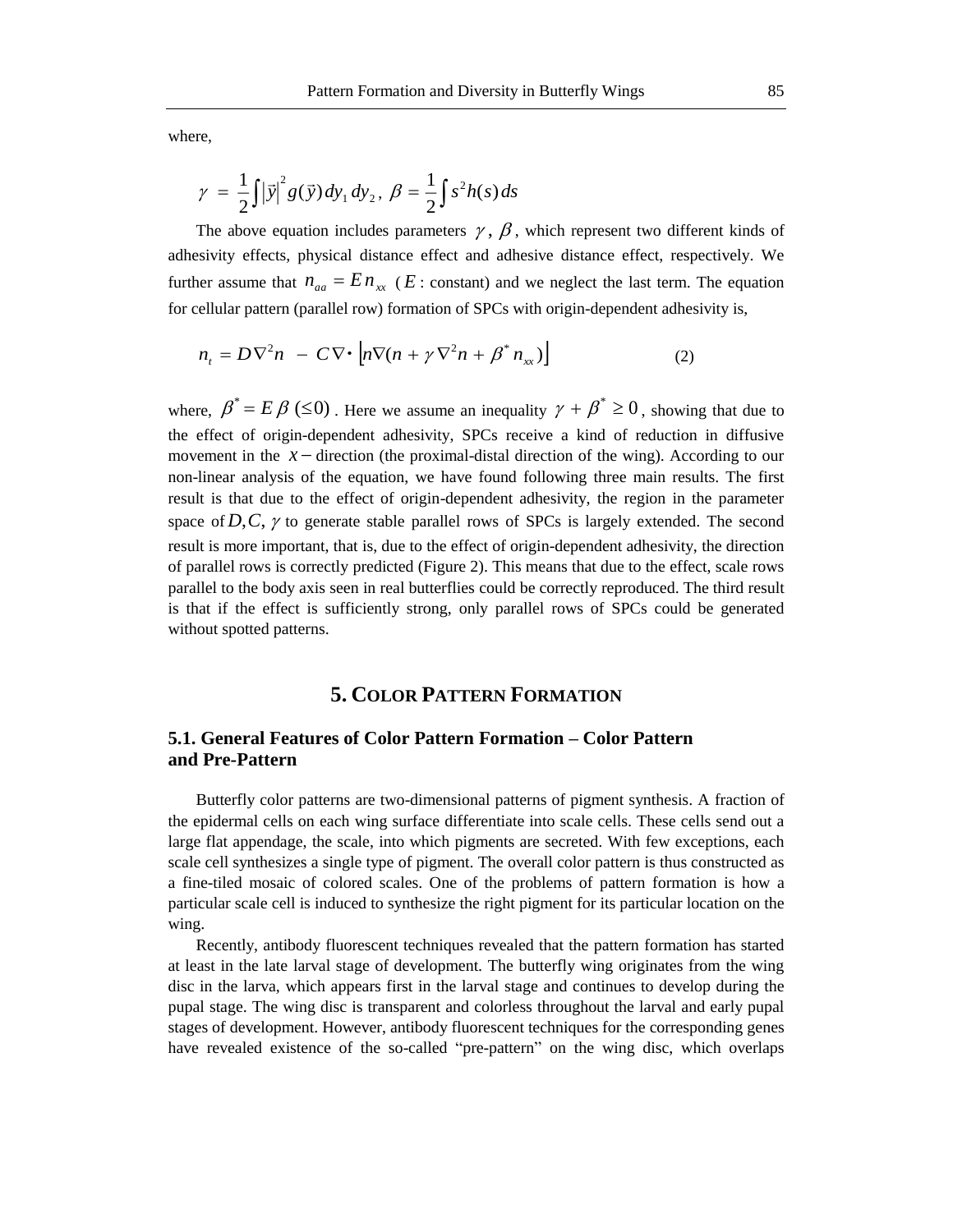completely with the color pattern of the adult butterfly wing (e.g., Brunetti et al., 2001). It is generally known that the pre-pattern on the wing disc is the original feature of the color pattern. Pattern determination in butterflies has been considered to occur in two stages. The first stage consists of the specification of organizing or signaling centers on the wing surface. In species where this has been studied, this process occurs during the early to mid portions of the larval stadium in the still growing wing imaginal disc (Nijhout, 1991; Carroll et al., 1994). The second stage consist of the definition of the boundaries of the future patterned synthesis of each of the pigments that will make up the color pattern, which are established by signals generated by the organizing centers. This second stage results in an invisible spatial prepattern of cell commitment to a particular pigment synthetic pathway. Actual pigment synthesis does not begin until the end of the pupal stage, a few days before emergence of the adult butterfly. We therefore assume that the problem of color pattern formation is essentially that of pre-pattern formation in the wing disc, but not simple color setting by pigmentation in the latest pupal stage. Since the wing disc grows in size and shape, we in deed have to understand the time-course of development of pre-pattern formation during the time period of larval and pupal stages.

### **5.2. Two Types of Color Patterns – Local Color Pattern and Global Color Pattern**

Local color pattern means localized pattern in a restricted area of the entire wing surface such as the eyespot pattern. Global color pattern, on the other hand, means the whole pattern covering whole dorsal and ventral wing monolayers and it is sometimes used for identification of butterfly species (Figure 3).



Figure 3. Local color pattern and global color pattern. (Left) Local eyespot patterns with colored concentric rings on the forewing of *Micalesis gotama*. (Right) Global color patterns on fore- and hindwings of *Papilio xuthus*.

Global color pattern includes local color patterns as parts of all pattern elements composing the global wing pattern. We should have in mind that research on local color patterns is not independent of research on the global color pattern. Recent research on the genetics of color patterns has been mostly concentrated on the local color pattern. On the other hand, genetic research on the global pattern has not been so far advanced. Recently,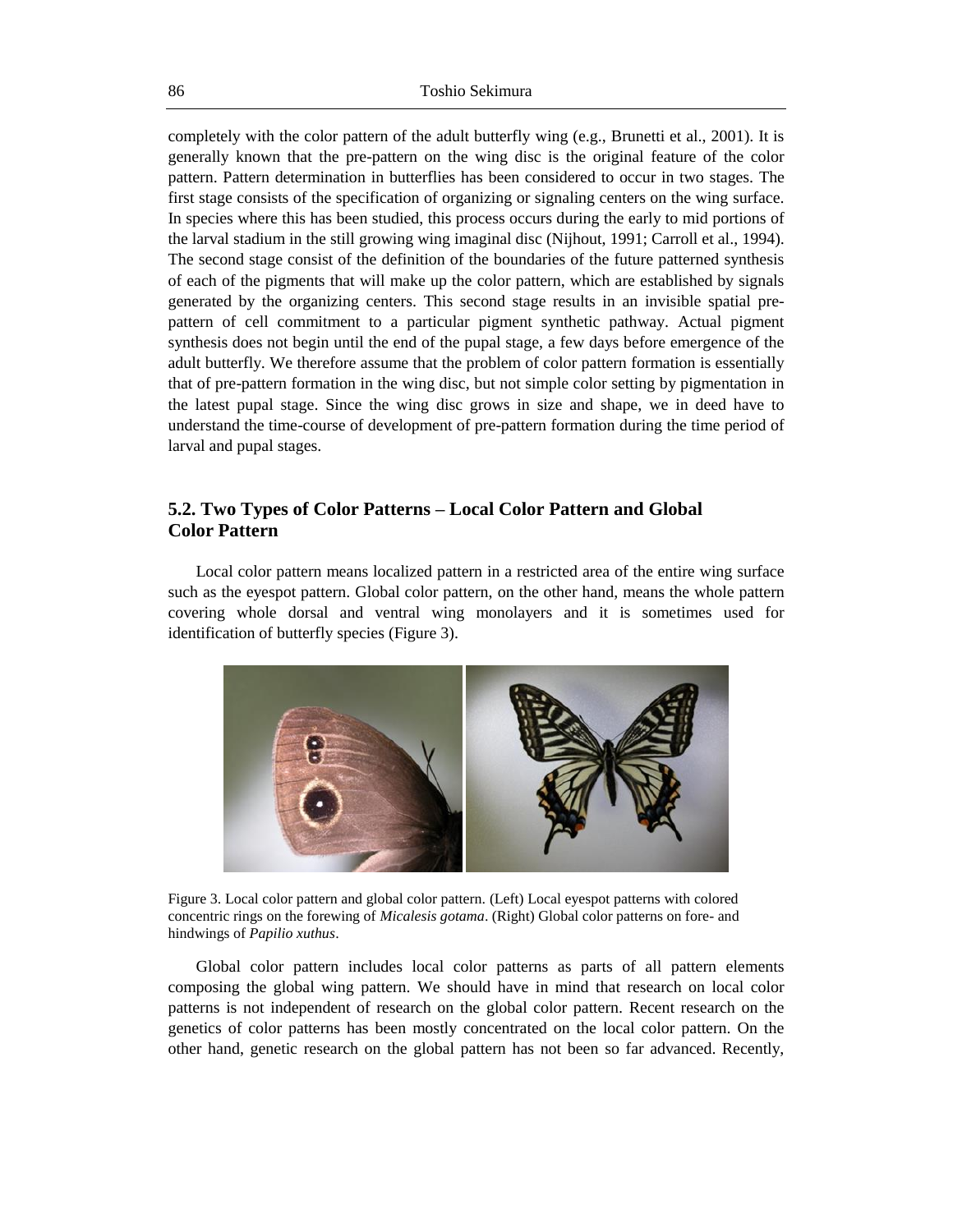however, great progresses have been made using mimetic butterflies such as *Papilio dardanus*, *Heliconius* butterflies, and *Papilio polytes*.

However, the problem of color pattern fomation in wings is still not sufficiently solved through both experiment and theory. A few mathematical models based on experimental data have been proposed to account for specific features of the pattern and I review these models briefly with experimental data in following sections.

## **6. LOCAL COLOR PATTERN FORMATION – EXPERIMENTS AND MODELS**

#### **6.1. Genetic Research on Eyespot Pattern Formation**

Among local color patterns, the eyespot pattern has been studied most at both molecular and genetic levels. Carroll et al. (1994) found eye-spot foci in the wing disc of a species *Precis coenia* by using antibody fluorescent techniques for the gene *Distal-less*. The positions of the foci on the wing disc were found to correspond completely to eyespot centers on the adult butterfly (Brakefield et al.,1996). Brunetti et al. (2001) found that two different transcription factors, *spalt* and *engrailed* are expressed in the wing disc of the African species *Bicyclus anynana.* The expression patterns of concentric rings, that is, eyespot pre-patterns correspond completely to the eyespot patterns on the adult butterfly. Some genes associated with pigmentation have also been investigated and identified so far. Current researching trends for eyespot pattern formation are in the direction of detailed genetic analyses, which have taken into account newly founded gene regulatory networks. Based on these findings, the mechanism of eyespot formation has been assumed to consist of following three developmental stages,

- (i) Determination of the eyespot focus, or signaling center in the wing disc, from which some signaling chemicals, or morphogens originate. The focus point on the disc is determined by complex genetic regulatory networks.
- (ii) Spreading out of morphogens into the surroundings of the focus point through diffusion, and activation of corresponding genes (e.g., *Distal-less, engrailed*) to establish concentric eyespot pre-patterns on the disc.
- (iii) Activation of pigmentation genes (e.g., *DDC, GTP-CH1, cinebar*) depending on prepatterns, and then, color differentiation of scale cells in the adult wing.

#### **6.2. Genetic Research for Local Color Patterns with Respect to Evolution**

Reed & Serfas (2004) analyzed changes in the *Notch/Distal-less* intervenous expression patterns in wing discs of 8 different butterfly species such as *Vanessa cardui, Precis coenia and Bicyclus anynana*, with respect to evolution of pattern elements. They concluded that the combination of the *Notch/Distal-less* expression patterns is a good index or tool for understanding the evolutionary pathway of butterfly species. Monteiro et al. (2006) did a comparative homology research on saturniid moth and nymphalid butterfly eyespots with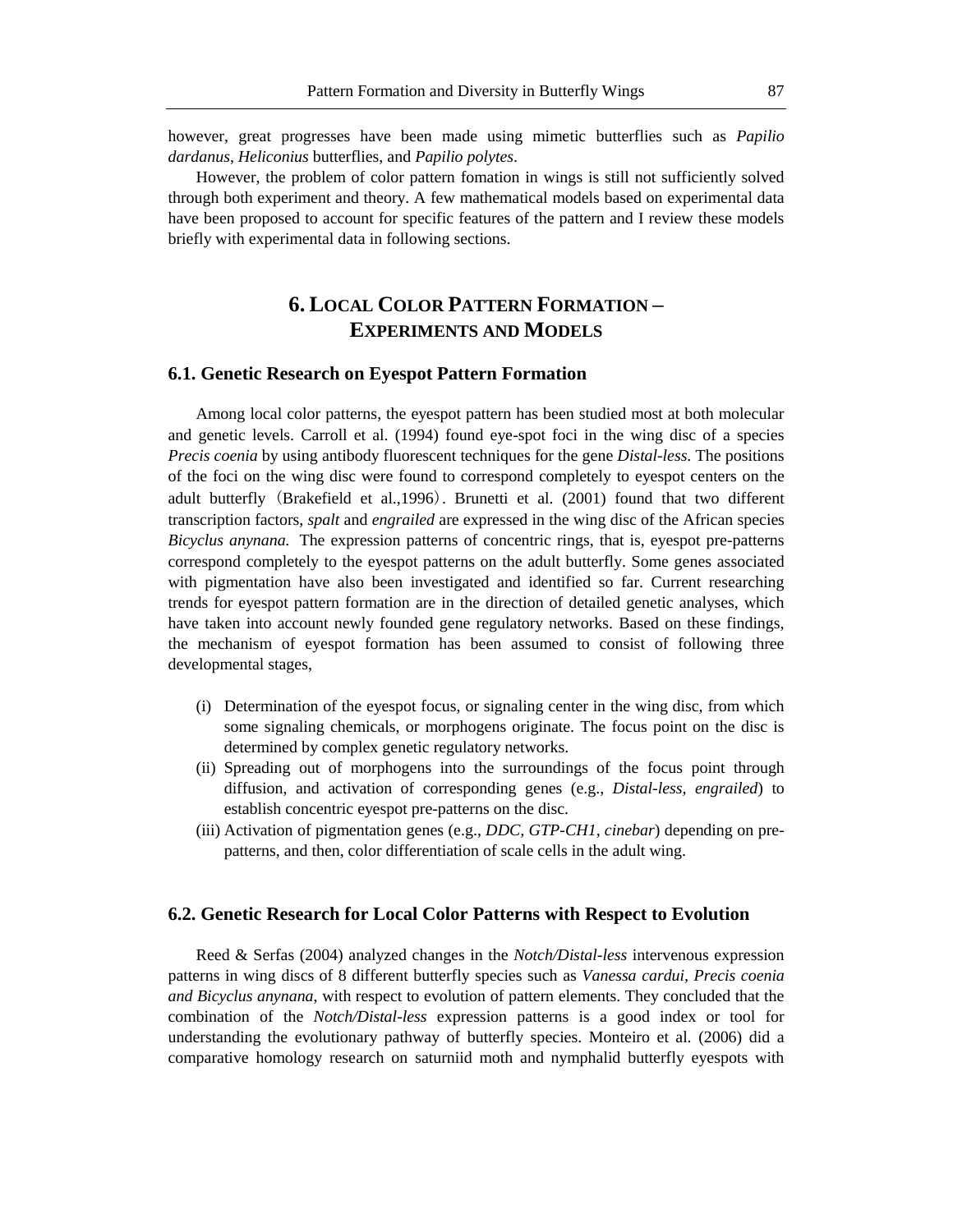concentric rings of color, in which two transcription factors, *Distal-less* and *engrailed*, are found to express in the center of the future pattern. They also found that the ligand Wingless, and an activated signal transducer, a phosphorylated Smad protein, are expressed, but neither these proteins nor the previous two proteins are found in pierid spot centers that consist of a single patch of color. Both butterfly wing patterns, however, express a third transcription factor, *Spalt*, a portion of whose expression domain maps to the black-colored scales on the adult wing.

On the other hand, there are few mathematical models for local color pattern formation except for eyespot formation. Next, I would like to review mathematical models for eyespot formation.

#### **6.3. Mathematical Models for Eyespot Pattern Formation**

#### *6.3.1. Activator–Inhibitor Model – A Model for Determination of the Eyespot Focus*

Nijhout (1990) found that computer simulations by using a mathematical model could reproduce a focal point on the wing cell as a stable point-like solution of the model equation. The wing cell, in this case, means a localized area composed of scale cells between two adjacent veins near the wing margin, but not a biological single cell.

Eyespots develop around small groups of cells that act as signaling or inducing sources, which are sometimes called "organizing or signaling centers". Nijhout (1990) showed that point-like patterns can be produced in the exact locations of the organizing centers by an activator–inhibitor reaction-diffusion mechanism that assumes the existence of two chemicals: an activator,  $a(\vec{x},t)$  at space  $\vec{x}$  and time t, whose synthesis is subject to positive feedback (autocatalysis), and a inhibitor,  $h(\vec{x},t)$ , which suppresses autocatalysis around an *h*<sup>{</sup> *n*} area of activator production. The system is described by the following equations:

$$
\frac{\partial a}{\partial t} = \frac{ca^2}{h} - k_1 a + D_a \nabla^2 a
$$

$$
\frac{\partial h}{\partial t} = ca^2 - k_2 h + D_h \nabla^2 h
$$

where parameters c,  $k_1$ , and  $k_2$  are reaction constants;  $D_a$  and  $D_h$  are diffusion constants; and the equations were solved in a two–dimensional space. In numerical simulations, it is assumed that the wing veins act as fixed boundary conditions for the activator and as reflecting boundaries for the inhibitor. In biological terms this implies that the veins, or cells associated with the wing veins, are sources of one of the diffusing reactants. Variation in parameter values can displace the positions of these point-like patterns, and mimic the effect of certain mutations on the positions of the centers of eyespots (e.g., Brakefield, 1998).

The mathematical model also predicted a rather complex time-evolution of the spatial pattern of activator concentration, before it settles to point-like pattern at the stable steady state (Nijhout, 1990). Several years later, Carroll et al. (1994) demonstrated that the gene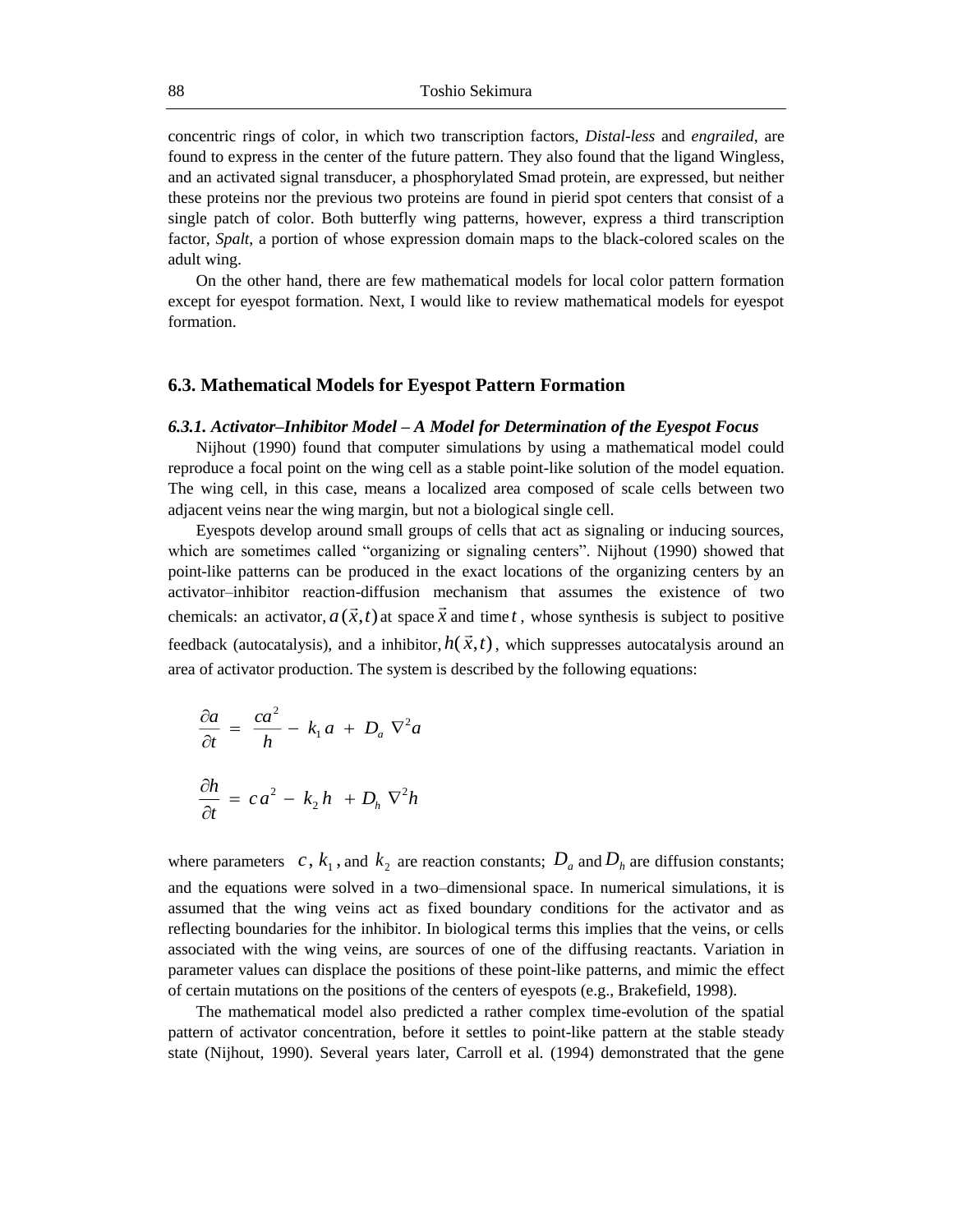*Distal-less* is expressed uniquely in the cells of the organizing centers of eyespots. Moreover, the spatial pattern of expression of *Distal-less* undergoes exactly the same complex changes as those predicted by the mathematical model (Carroll et al., 1994; Nijhout, 1994).

#### *6.3.2. Other Mathematical Models for Eyespot Pattern Formation*

Current researching trends for eyespot pattern formation are in the direction of detailed genetic analyses, which have taken into account newly founded gene regulatory networks. Mathematical modeling trends are also in the same direction. Evans & Marcus (2006) presented a mathematical model for determination of the eyespot focus with gene regulatory networks.

As noted in section 6.1, the mechanism of eyespot pattern formation consists of three ((i), (ii), and (iii) stages in section 6.1) developmental stages. After determination of focus points, that is, after the first stage, morphogens spread out from the focus point into the surroundings through diffusion, and then, corresponding genes are activated to form pre-patterns, and finally, color differentiation occurs in scale cells just one or two days before emergence of adult butterflies. Dilão & Sainhas (2004) presented a reaction-diffusion model for eyespot pattern formation, which includes two diffusive morphgens and three non-diffusive pigment precursors. The model has focused on the process of the second and third stages of development for eyespot formation. Assuming that the focus point is given a priori in a specific region of the wing, the model has simulated successfully two concentric dark- and light rings of the pattern, the structural organization of eyespots, their phenotypic plasticity and seasonal variability.

## **7. GLOBAL COLOR PATTERN FORMATION: EXPERIMENTS AND MODELS**

#### **7.1. Genetic Research on Global Color Patterns**

Recent research on the genetics of color patterns has been mostly concentrated on the local color pattern and genes such as *Distal-less* and *engrailed* controlling the eyespot prepattern have already been identified (e.g., Brunetti et al., 2001). On the other hand, genetic research on the global pattern has not been advanced so far. Recently, however, great progresses have been made by using mimetic butterflies such as *Papilio dardanus*, *Heliconius* butterflies, and *Papilio polytes*. Among them, I select here two mimetic butterfly species, *Papilio dardanus* and *Heliconius erato*, which have been of special interest to biologists for over a century because of the adaptive variation in their wing patterns.

#### *7.1.1. Papilio Dardanus*

*Papilio dardanus* is a species of swallowtail butterfly widely distributed across sub-Saharan Africa. *P. dardanus* is well known for the spectacular phenotypic polymorphism in females. The females of different geographic races have evolved more than a dozen different wing color patterns and have come to mimic different species of unpalatable butterflies and moths in their specific regions (Batesian mimicry). The males, on the other hand, are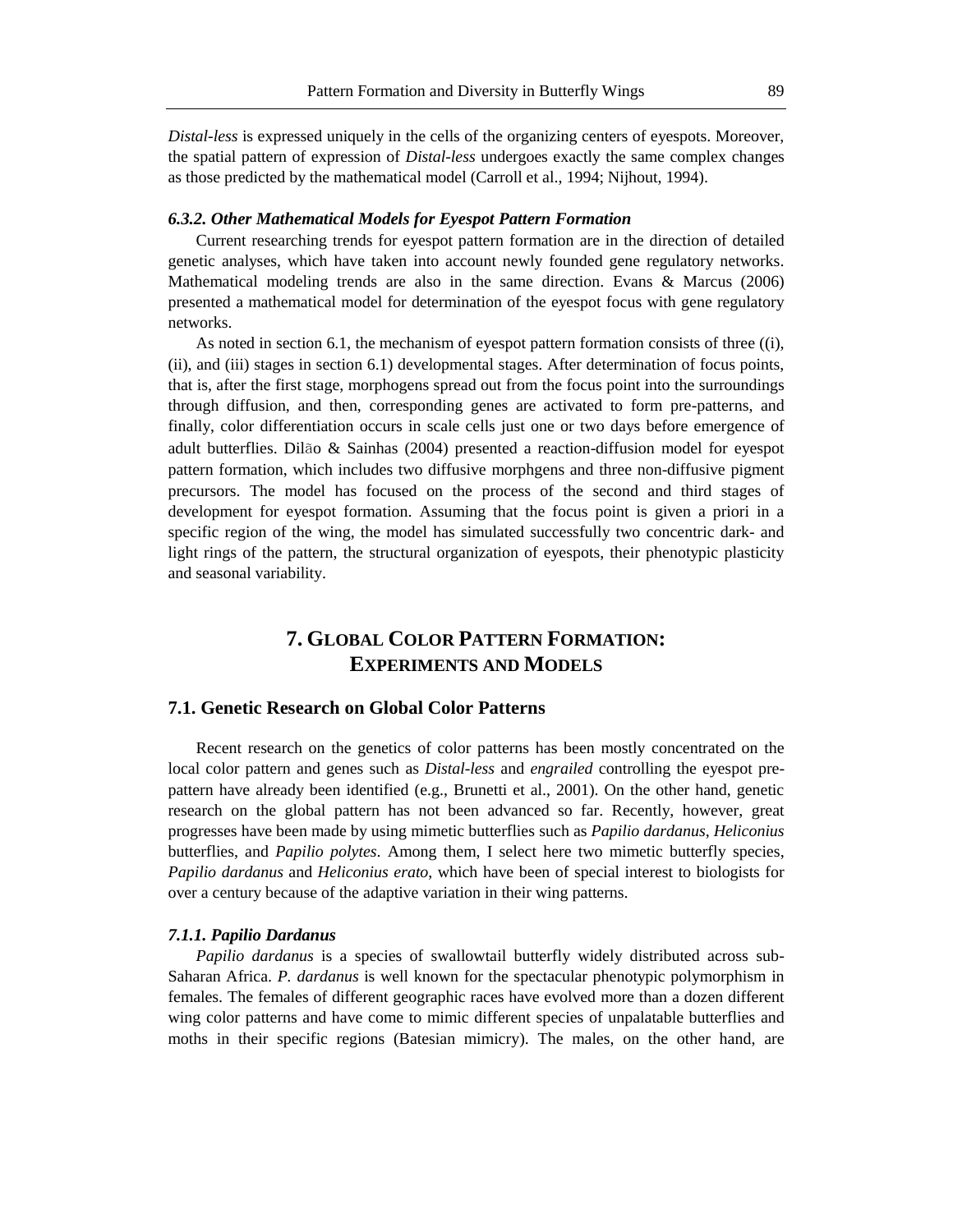monomorphic and strikingly different from the females, exhibiting a characteristic yellow and black color pattern and tailed hind wing (see Figure 4).

The breeding work of Clarke & Sheppard (1959, 1960) showed that the female-limited polymorphism is controlled by a single genetic locus, termed *H*, with at least 10 distinct alleles. Recently, Clark et al. (2008) demonstrated that the transcription factor *invected*, and its closely linked paralogue *engrailed*, are candidates for the mimicry locus *H*. In addition to genetic studies, other work using phylogenetics (Vane-Wright et al.,1999), morphometrics (Nijhout, 2003) and mathematical modeling (Sekimura et al., 2000) has been done to clarify the function and genetic architecture of *H*.



Figure 4. Polymorphism in females and male of *P. dardanus*. Top left photo shows male pattern, and other eight photos show different female forms of a species *P. dardanus*. (Courtesy of Mr. Steve Collins of African Butterfly Institute, Nairobi, Kenya)

#### *7.1.2. Heliconius Butterfly*

It is known that the species *Heliconius erato* is a mimetic butterfly with more than 20 different wing color pattern variants adapted to different regions across Central and South America (Müllerian mimicry). Recently, genetic analyses of *Heliconius* have started to unearth the characteristics of global wing color patterns. Reed  $\&$  Gilbert (2004) studied the relationship between wing venation and *Distal-less* expression in *Heliconius* displaying a mutant phenotype with a severe vein deficiency, and found that major color pattern elements develop independently of wing venation. This finding lends support to previous theoretical models suggesting that proximal-distal pre-patterns can be sufficient for establishing complex whole-wing color patterns in butterflies (Sekimura et al., 2000). Reed et al. (2008) investigated expression of candidate genes potentially involved with a red/yellow forewing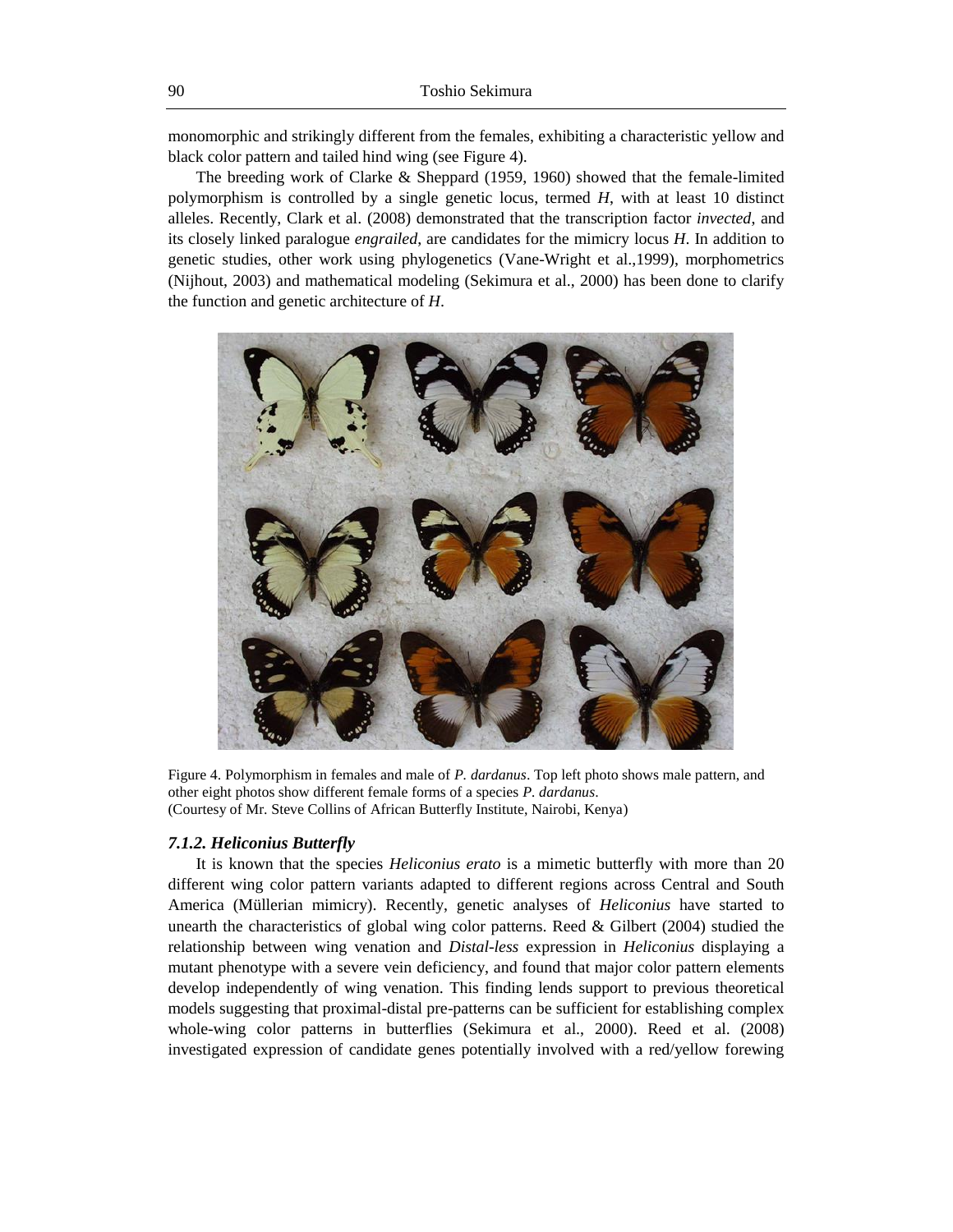band polymorphism in *H. erato*. They found that a transcript *cinnabar* expression was associated with the forewing band regardless of pigment color, and another *vermilion* expression changed spatially over time in red-banded butterflies, but was not expressed at detectable levels in yellow-banded butterflies, suggesting that regulation of *vermilion* may be involved with the red/yellow polymorphism.

I next review some mathematical models for global color pattern formation in pecific moth and butterfly wings.

### **7.2. Mathematical Models for Global Color Pattern Formation**

#### *7.2.1. Diffusing-Morphogen-Gene-Activation Model (Murray, 1981)*

A simple model for the development of the commonly observed crossbands of pigmentation shortly after pupation was proposed by Murray (1981). This model is based on a diffusing-morphogen-gene-activation system and extends the idea of a determination stream proposed by Kühn & von Engelhardt (1933), namely, that the anterior and posterior margins of the wing are sources from which emanates a wave of morphogen concentration. As the morphogen diffuses, the morphgen is assumed to be degradated via first-order kinetics. The governing equation for the morphogen concentration  $S(\vec{x},t)$  at space  $\vec{x}$  and time t is then .⊔<br>... *t*

$$
\frac{\partial S}{\partial t} = D \nabla^2 S - k S
$$

where  $D(cm^2 s^{-1})$  is the diffusion coefficient and  $\kappa(s^{-1})$  the degradation rate constant. Boundary conditions for the morphogen at the wing edges are taken to be zero flux.

As the morphogen diffuses across the wing surface, the cells react in response to the local morphogen concentration, and a gene activated by S produces a product  $g$ . The kinetics of the gene product is assumed to exibit a biochemical switch behavior produced by a standard cubic-like form.

$$
\frac{dg}{dt} = k_1 S + \frac{k_2 g^2}{k_4 + g^2} - k_3 g
$$

where  $k_1 \sim k_4$  are positive parameters. Here, the product g is produced linearly by the morphogen  $S$ , by the product in a nonlinear positive feedback way and linearly degradated proportional to itself. It is noteworthy to notice that  $g$  is a function of position through the morphogen  $S(\vec{x},t)$ .

Murray's model hypothesizes that the morphogen activates a gene product which, in turn, determines color pattern. The above model equations are solved either on a sector of a circle, representing a wing, or a rectangle, representing a wing cell with appropriate boundary conditions (see Murray, 1981, 2003). Murray showed that this simple model could exhibit a wide variety of observed patterns. For example, it exhibits patterns consistent with those observed after microcautery surgery. The theoretical results are consistent with the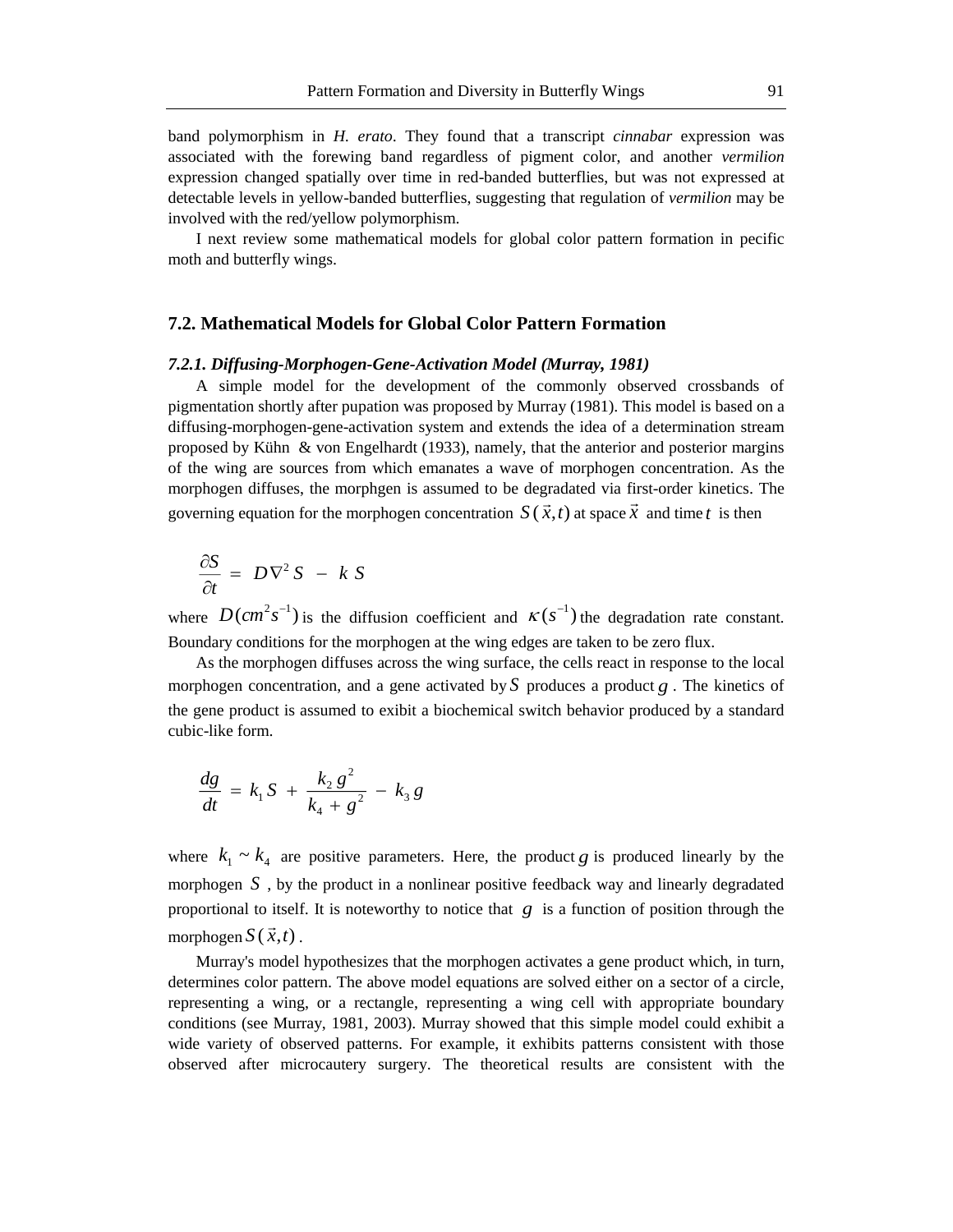observation of Schwantwitsch (1924). Varying the scale and geometry of the model wing leads to more complicated patterns that are consistent with those observed on certain butterfly and moth wings, while considering the model on a wing cell and varying the source strengths also leads to commonly observed patterns.

#### *7.2.2. Simple Diffusion Model (Bard & French, 1984)*

A simple diffusion mechanism of a single morphogen was proposed for the formation of the wing pigmentation patterns of three species of butterflies by Bard & French (1984). Their model is based on three main assumptions. First, there may be morphgen sources in the foci of eyespots and morphogen sinks at some parts of the wing margin. Second, the morphgen has a finite half-life and diffuses simply and freely away from the sources throughout a wing of hexagonally packed cells. Third, that the overt pattern derives from cells interpreting the local morphogen concentration with respect to thresholds which determine scale colors. The final pattern follows lines of constant morphogen concentration and may, depending on the distribution of sources, comprise rings, curves, or bands.

In the model, the morphogen was assumed to move through the wing epitherium by simple, membrane-limited diffusion. The morphogen was also assumed to be lost exponentially with time either by simple decay or by a first-order biochemical degradation. Thus, the concentration of the morphogen  $C(\vec{x},t)$  at space  $\vec{x}$  and time t is given by the equation

$$
\frac{\partial C}{\partial t} = \mu \nabla^2 C - k C
$$

where  $\mu$  is the morphogen diffusion constant and  $\kappa$  is the decay constant. Since relatively few parameters are required to specify the system, the diffusion constant  $\mu$ , the decay constant  $\kappa$  and the threshold values are the most important. They chose the diffusion constant to be  $5\times 10^{-7}$  as a biologically reasonable value. Values of the morphogen half life and thresholds were chosen by trial and error. With a biologically realistic diffusion constant and a morphogen half-life less than 6 hours, the model could generate many features of butterfly wing patterns as stable patterns of morphogen concentration, the compound spots of *Tenaris domitilla*, the large rings of *Diaethria marchalii* and the pattern of eyespots, rings and asymmetric bands of *Ragadia minoa*.

#### *7.2.3. Reaction Diffusion Model (Sekimura et al., 2000)*

A reaction diffusion model on a geometrically accurate wing domain was first presented for the formation of global pigmentation patterns in the butterfly wing of *Papilio dardanus* by Sekimura et al. (2000). As noted in section 7.1.1, the female wing patterns look very complicated in their appearance and at first glance it seems difficult to find an underlying logical relationship between them even within the single species. However, Nijhout (1991) proposed an idea that the black color pattern elements in the wing constitute the principle pattern elements, even though the background color attracts our attention most. The elements differ in size depending on the mimetic form and this can have dramatic effects on the overall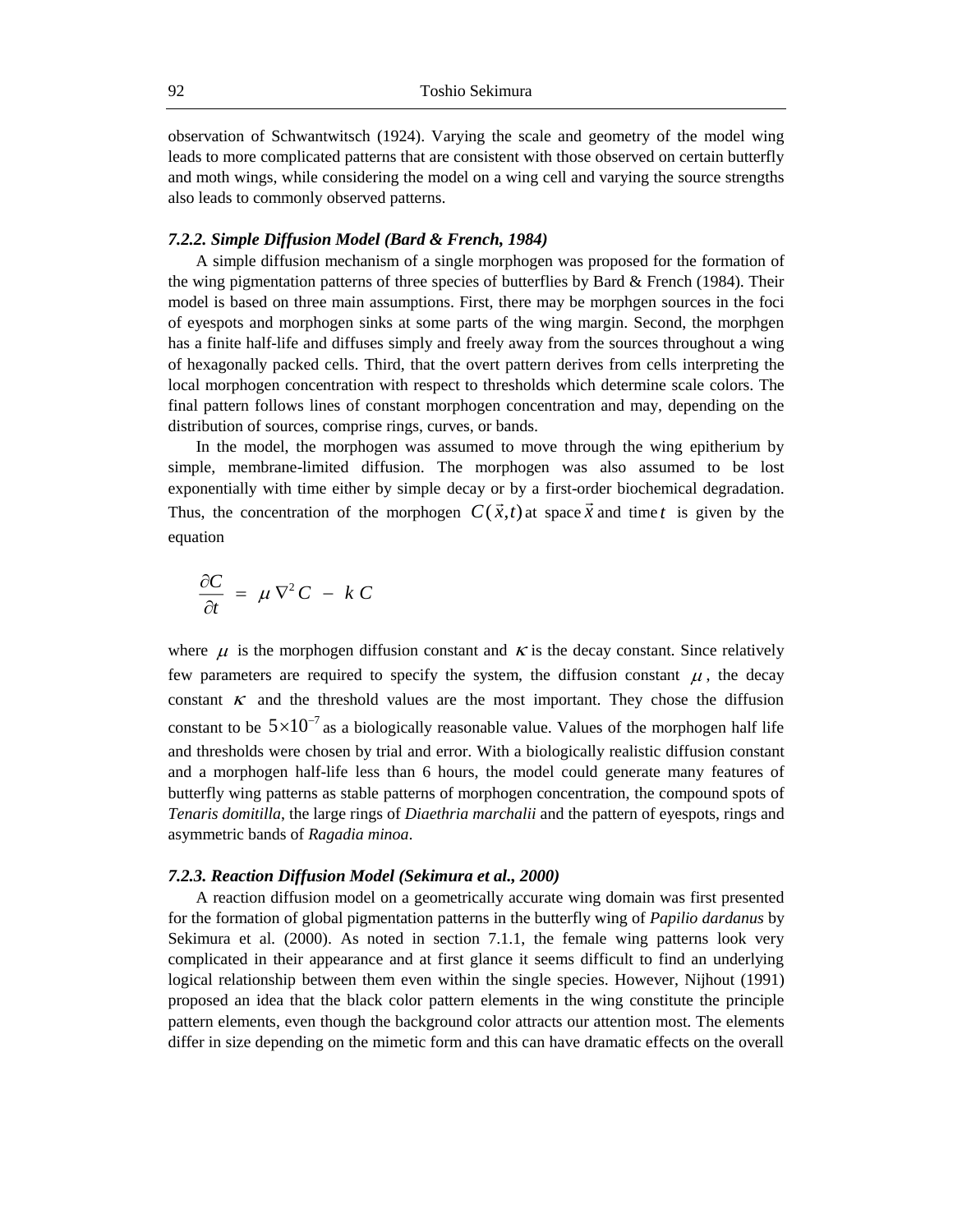appearance of the pattern. The problem is, then, largely simplified and the goal is to present a mechanism that can account for only the black pattern elements.

The mathematical model is based on the idea that a system of reacting and diffusing chemicals could evolve from an initially uniform spatial distribution to concentration profiles that vary spatially – the diffusion driven instability (Turing, 1952). The model equations is the non-dimensionalised reaction-diffusion system with Gierer-Meinhardt (1972) reaction kinetics,

$$
\frac{\partial u}{\partial t} = \gamma \left( a - bu + \frac{u^2}{v(1 + ku^2)} \right) + \nabla^2 u \tag{3}
$$

$$
\frac{\partial v}{\partial t} = \gamma \Big( u^2 - v \Big) + d \nabla^2 v \tag{4}
$$

where  $u(\vec{x},t)$  and  $v(\vec{x},t)$  are chemical concentrations at position  $\vec{x}$  and time t; a, b, d, K and  $\gamma$  are positive parameters.

#### **[Result 1] Mimetic and Non-Mimetic Patterns in Females**

Mathematical and computational analyses were made first with nine forms of different wing color patterns, that is, four mimetic forms (f*. trophonius*, f*. cenea*, f*. planemoides*, and f*. hippocoonides*) (see Figure 5)*,* four non-mimetic forms (f. *natalica*, f. *niobe*, f. *salaami*, and f. *leigh*) of the female, and the male of *P. dardanus* (Sekimura et al., 2000). The idea for the analysis is based on the so-called ground plan of *P. dardanus* (Nijhout,1991), which consist of three regions on the forewing and one region on the hindwing, where (i) the black pattern elements are major parts of the wing patterns, even though the background color attracts our attention most, and (ii) the black pattern elements can increase or decrease in size, depending on the phenotypic form of each female.

By mathematical analysis and computer simulations of the model equations: Eqs. (3)  $\&$ (4), Sekimura et al. suggested that the global wing coloration is essentially due to underlying stripe-like patterns of some pigment inducing morphogen. The result is consistent with experimental results on the *Heliconius* butterfly (Reed & Gilbert, 2004). Furthermore, their results suggest that different patterns in females are similar to each other and they could be generated essentially by a fixed set of kinetic and diffusion parameter values in a reactiondiffusion system. This result could be also important from the genetic point of view, because it agrees with the finding that different forms of the females are controlled by a single genetic locus (Clarke & Sheppard, 1959, 1960).

The model does not need to assume supplementary morphogen sources and sinks in some parts of the wing to get patterns. Sekimura et al. also stressed the importance of some key factors to have realistic patterns in computer simulations such as parameter values for mode selection, threshold values which determine color, wing shape and boundary conditions.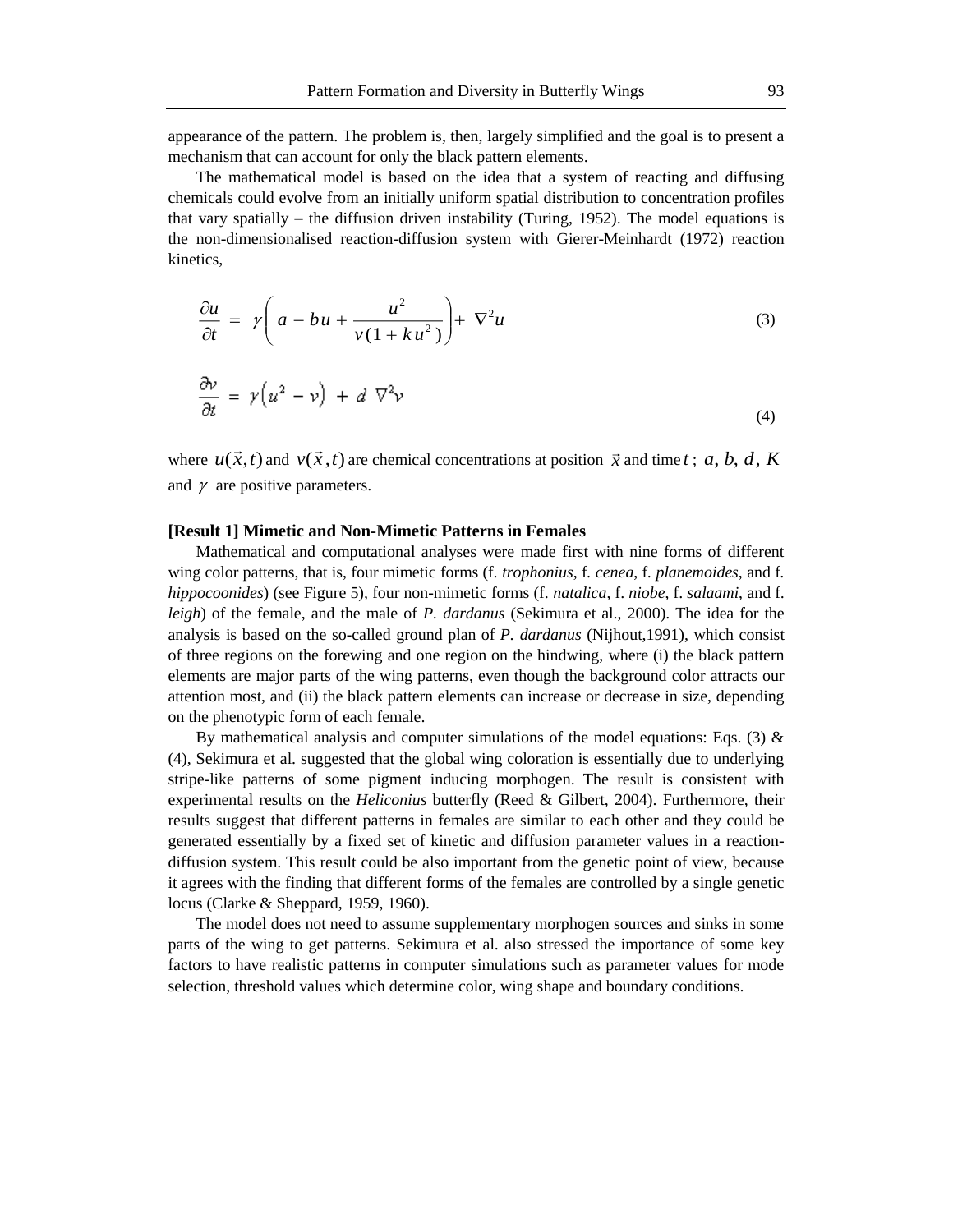

Figure 5. Mimetic forms in females of *P. dardanus* and numerical simulation results. (Left) Photographs of mimetic female forms of *P. dardanus* (f. *trophonius* (top left), f. *cenea* (top right), f. *planemoides* (bottom left), and f. *hippocoonideas* (bottom right)), (Courtesy of Dr. Alfried Vogler of Natural History Museum, and Imperial College, UK). (Right) Numerical simulation results by the mathematical model (Eqs. (3) & (4)) of corresponding forms: f. *trophonius*, f. *cenea*, f. *planemoides*, and f. *hippocoonideas*, respectively.

#### **[Result 2] Male and Male-Like Female Patterns**

To our surprise, females exibit male-like forms with wing tails in some populations. Difference between male and male-like female patterns is, however, very clear when we look at both front wing patterns closely. Yellow-colored patterns of male front wing are very simple and circularly outlined on the distal margin. Male-like female patterns, on the other hand, are somewhat structured and characteristic on the anterior margin of yellow pattern, showing a black colored hollow from outside into the center of the wing, which usually specify the phenotypic indication of male-like female forms. The problem of difference between male and male-like female patterns has been solved mathematically as follows.

From mathematical point of view, the male patterns are essentially different from the male-like female patterns. It was shown that the male patterns are related to parameter values  $(d, \gamma)$  of the equations to isolate the (1,0) mode on a square domain. On the other hand, the structured male-like female patterns are assumed to relate to parameters with the (3,0) mode which could generate other female patterns such as that of the form f. *hippocoonides* (Nijhout et al., 2003).

## **8. FACTORS OF DIVERSIFICATION OF WING COLOR PATTERNS**

#### **8.1. Ground Plan, a Hypothetical Origin of Global Color Patterns**

Owing to the pioneering work of Schwanwitsch (1924) and Süffert (1927) on the nymphalid ground plan, the global color patterns on the wings can be understood as a composite of a relatively small number of pattern elements. For example, (1) the symmetry system consists of color bands that run anterior to posterior across the wing; (2) the border ocelli system consists of a series of eyespots in the distal half of the wing; (3) the marginal bands are a pair of narrow bands near the wing margin; (4) the dependent patterns are venous stripes, that is, a color pattern of the outline of the wing veins; (5) the ripple patterns run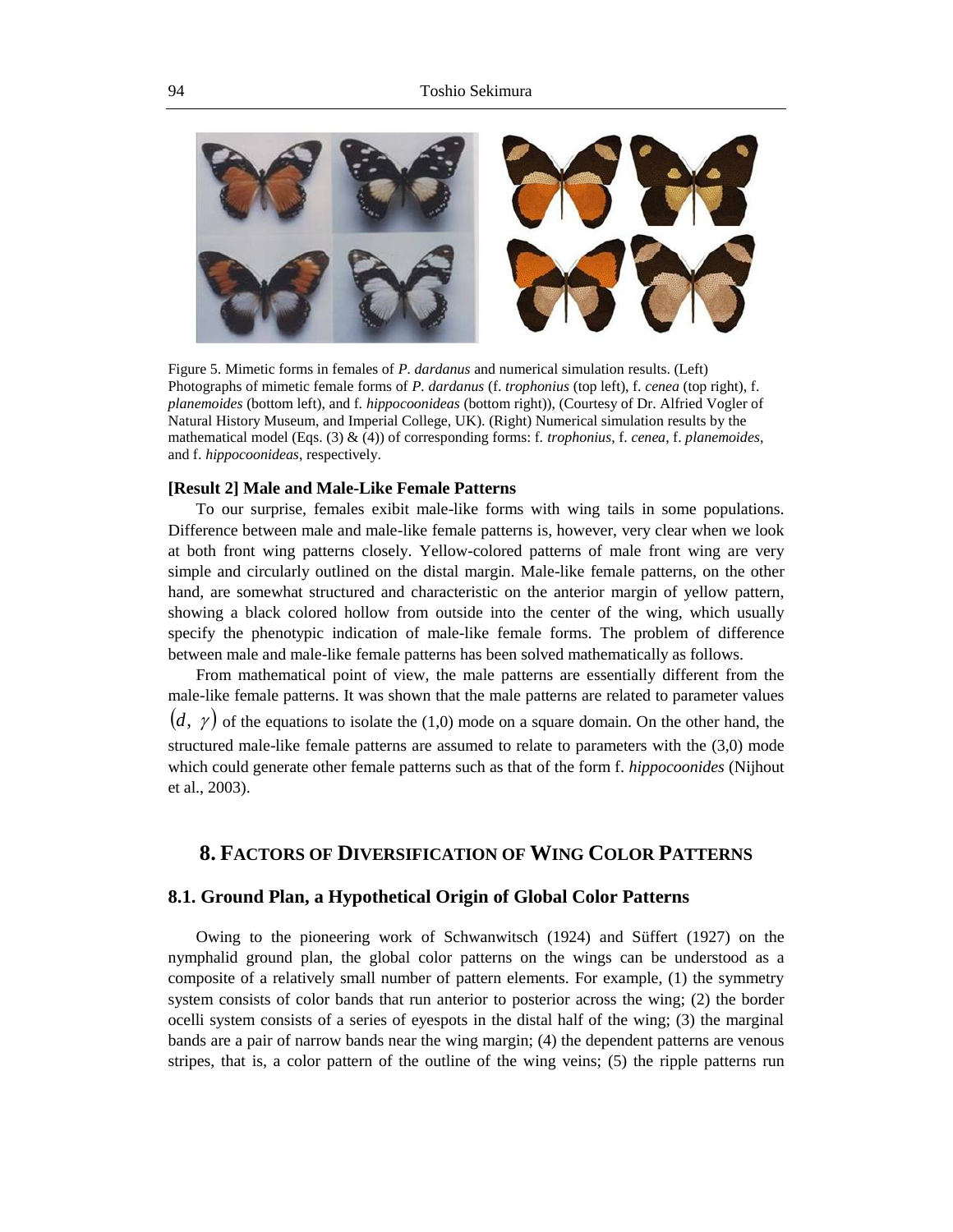proximal to distal of the wing in a manner similar to the ripples in windblown sand (Figure 6).

It is generally assumed that diverse global color patterns originate from the specific ground plan of each species through morphogenetic changes caused by some factors. In another word, species-specific color patterns develop because of the selective expression or suppression of individual pattern elements, and also the developmental regulation of the exact shape and pigmentation of each element.

I next describe major key factors that produce diverse global color patterns.



Figure 6. The Nimphalid ground plan according to Nijhout (1991). The ground plan consists of a system of pattern elements such as bands and spots that run from the anterior to the posterior margin of the wing. The pattern elements are classified and named as symmetry systems, submarginal bands, border ocelli, and discal spot.

#### **8.2. Major Factors of Diversification of Global Color Patterns**

In order to understand the diversity in global color patterns, we must know the vein system and vein positions in the wing, which play significant roles in generating the diversity. Precursors of wing veins, that is, pre-veins, appear first in the larval wing disc and develop throughout the larval and pupal stages until the appearance of adult butterfly. We focus our attentions on the relationship between the pre-veins and the pre-pattern formation in relation to the diversification of global wing patterns. Following factors  $(i) \sim (v)$  are known to have major effects to diversification of global wing patterns (see also Figure 7).

(i) *Disruption*

Disruption means that pre-veins divide pattern elements such as marginal bands running parallel to the wing margin into fragmental elements such as the border ocelli mentioned above. As an example, we can see in the species *Bicyclus anynana* a mutant without a wing vein showing that two adjacent eyes-pots merge into a single continuous pattern element (Brakefield et al., 1996).

(ii) *Dislocation*

Dislocation means that pre-patterns running parallel to the wing margin lose their continuity over pre-veins by a kind of sliding movement along the pre-veins.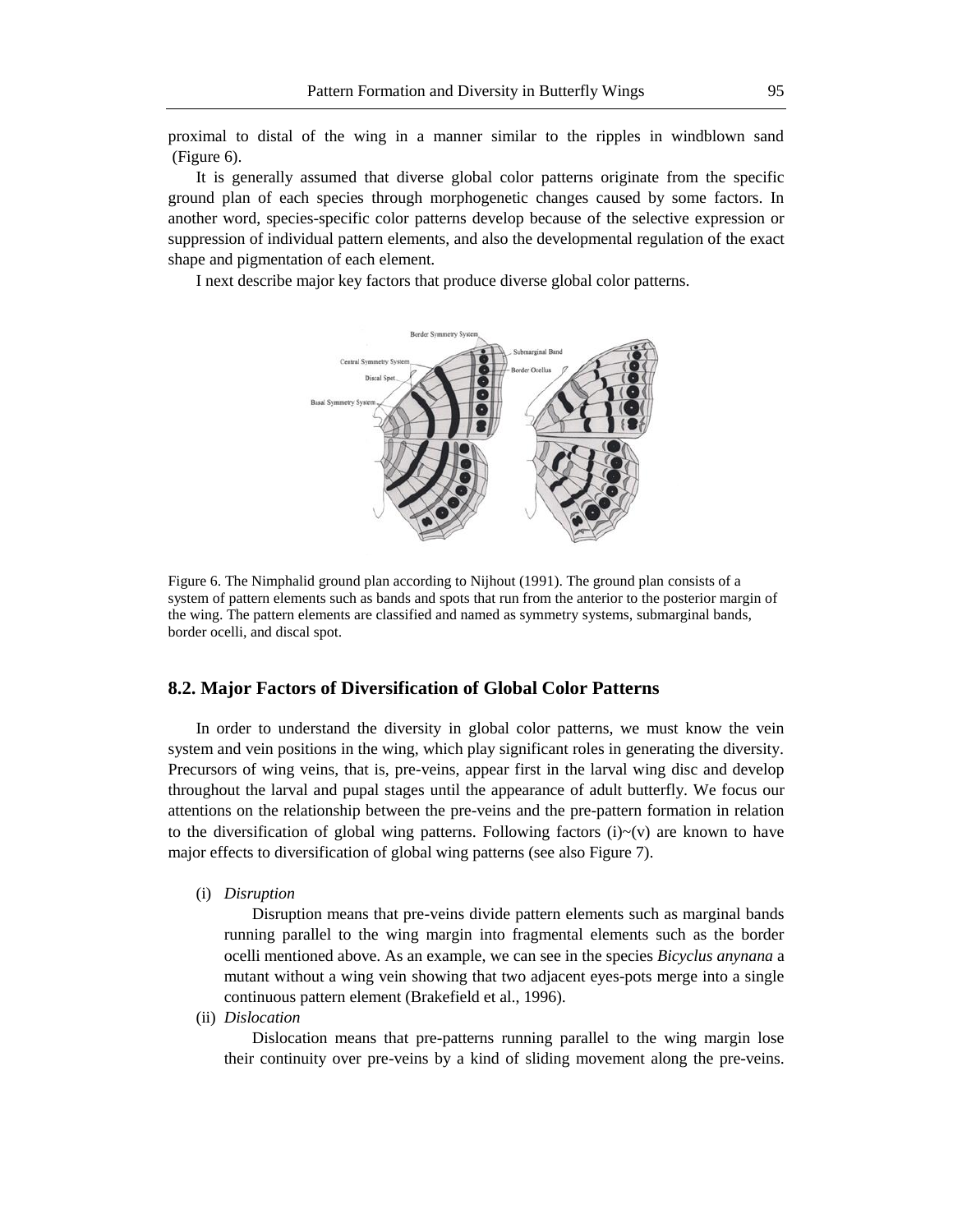For example, Koch & Nijhout (2002) found a naturally occuring veinless mutant of the swallowtail butterfly *Papilio xuthus* showing extremely aberrant patterns, where the loss of veins changes normal dislocated marginal bands into continuous bands running parallel to the wing margin.

(iii) *Venous and intervenous patterns*

The venous pattern appears precisely in the line of the wing veins, and intervenous pattern, by contrast, consists of a pigmented stripe that lies on the middle of two adjacent veins.

(iv) *Veinindependent patterns*

This pattern is completely different from the above vein-dependent ones, and is usually based on pattern elements such as the central symmetry system running in the central part of the wing far from the wing margin. For example, in *Heliconius* butterflies, the major pattern elements, that is, stripe-like patterns running through the middle of the wing, appear to be vein-independent.

(v) *Expansion, shrinking, and elimination of pattern elements*



Figure 7. Major factors of diversification of color patterns. (a) Symmetry system of color bands that run anterior to posterior across the wing; (b) Disruption; (c) Dislocation; (c) Expansion, shrinking, elimination, and other deformation of pattern elements. (Courtesy of Prof. Fred Nijhout, Duke University)

## **8.3. Ecological Aspect: Factors Affecting Diversification of Global Color Patterns**

Global color patterns are sometimes used for identification of butterfly species, because it is considered that diverse wing color patterns have been caused or derived from various types of adaptation to surrounding environments such as mimicry and behavior of females to choose food plants on which to lay eggs, and so on. Among ecological factors associated with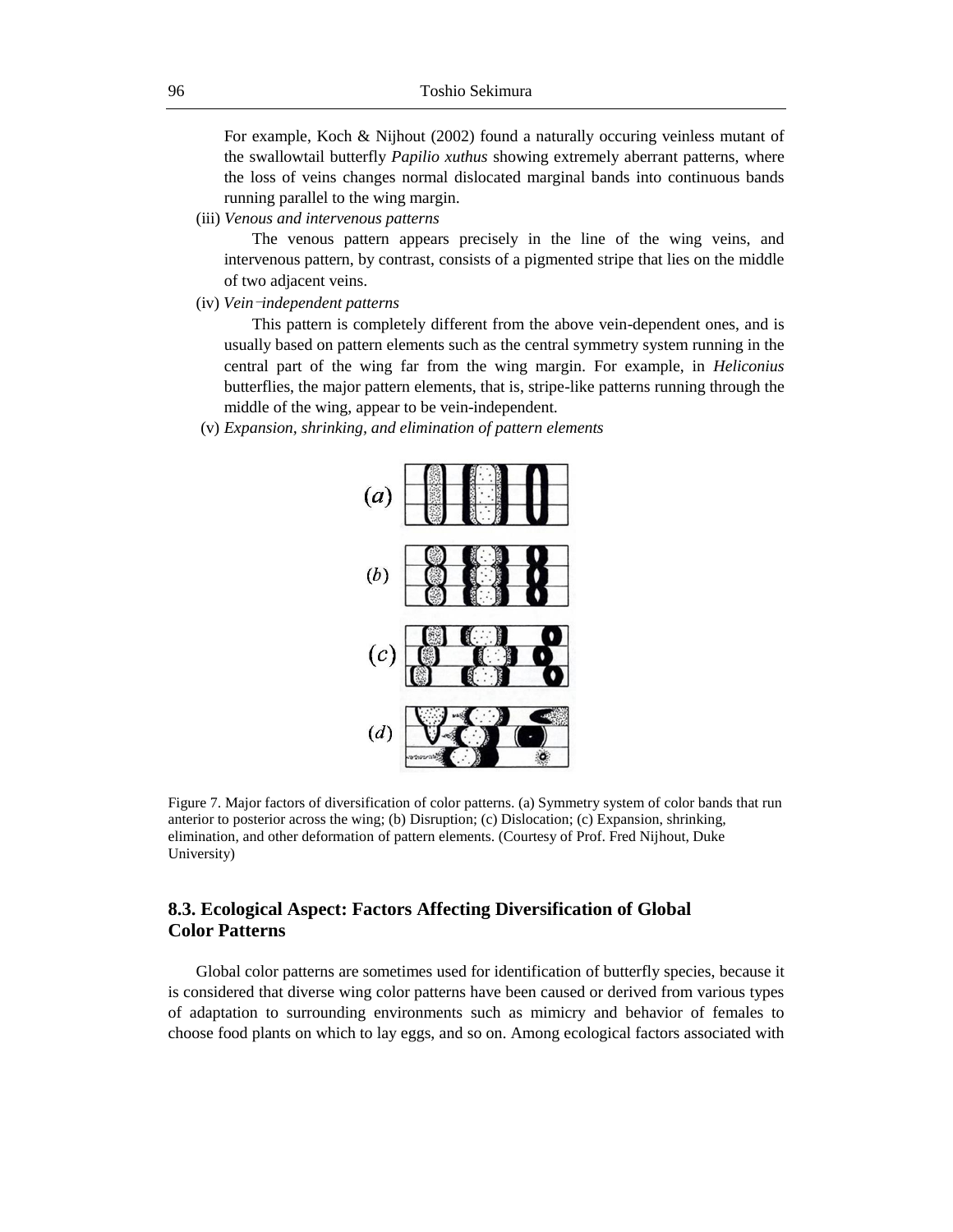evolutionary strategies of butterflies, I next take up the relationship between fore- and hindwing patterns, population dynamics of the mimetic butterfly *Papilio polytes*.

#### *8.3.1. Fore- and Hindwing Patterns*

One of the most striking phenomena about wing color patterns is the close match between patterns of fore- and hindwing when wings are held at their resting position (Figure 8). This phenomenon is known as the Oudeman's principle (Oudeman, 1903). The overall unified pattern of both wings is usually explained by their functional significance, that is, the adaptation to the environment.



Figure 8. The close match between color patterns of fore- and hindwings (of *L. japonica*). White and black color bands running in the anterior-posterior direction of fore- and hindwings look like to be closely related to each other.



Figure 9. Numerical simulations of patterns of fore- and hindwings of (a) *Papilio polytes* & (b)*Graphium sarpedon* by the mathematical model (Eqs. (3) & (4)). The patterns formed on the forewing need not correlate to those of the hindwing in the sense that the formation mechanism is the same for both patterns. The independence of both patterns means that the coordination of unified patterns of fore- and hindwings is accidental, but not adaptive.

Sekimura et al. (2007) investigated the relationship between fore- and hindwings through mathematical modeling and computational analysis of *P. dardanus* and *P. polytes*. One of the main results is that the patterns formed on the forewing need not correlate to those of the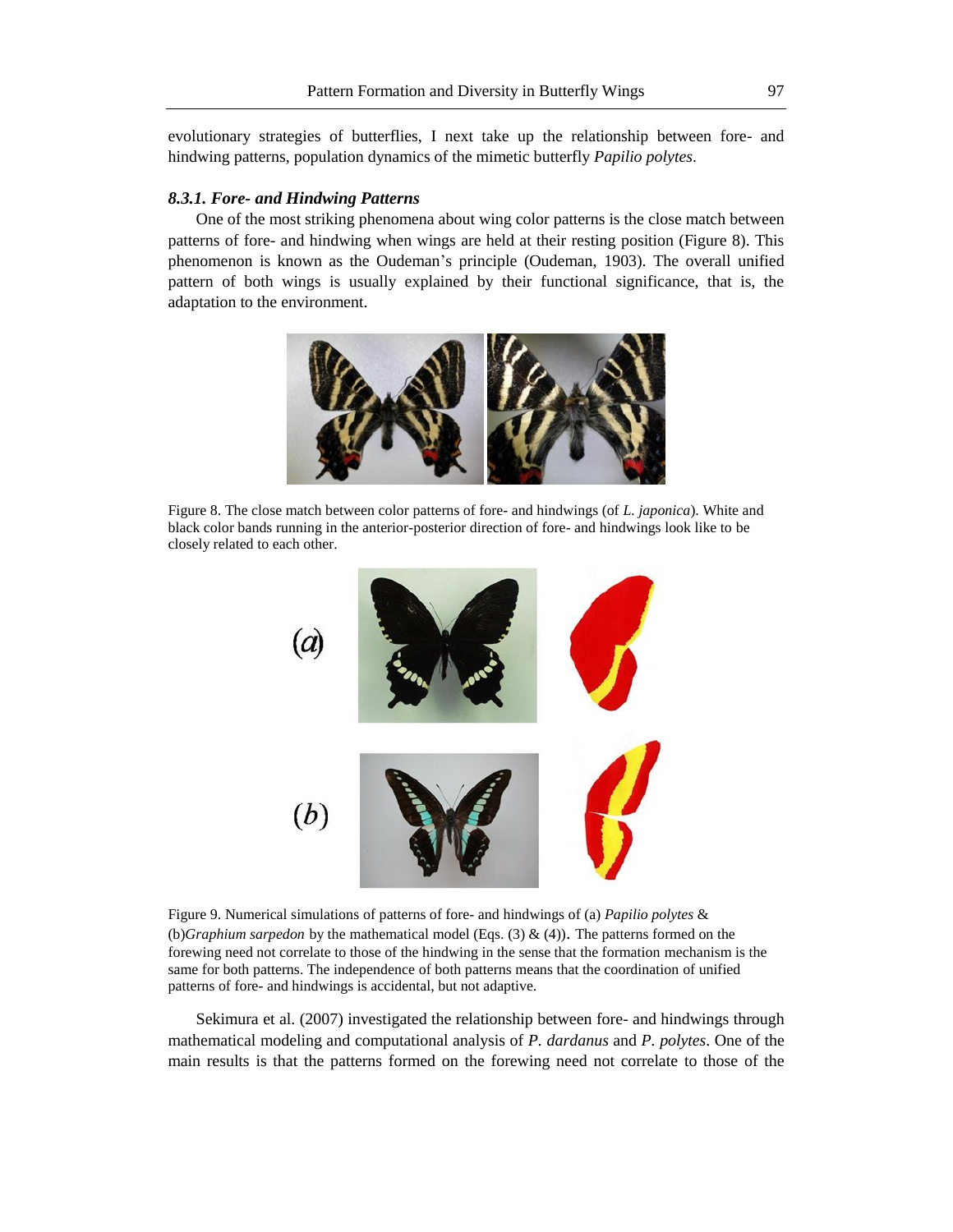hindwing in the sense that the formation mechanism is the same for both patterns (see Figure 9). The independence of both patterns means that the coordination of unified patterns of foreand hindwings is accidental, but not adaptive. This is remarkable, because from Oudeman's principle, patterns appearing on the exposed surface of fore- and hindwing at the natural resting position are often integrated to form a composite and unified adaptive pattern with their surrounding environment. However, the result does not always mean that coordinated unified patterns of fore- and hindwings are not affected by their surrounding environment.

#### *8.3.2. Population Dynamics of P. Polytes*

*P. polytes* is a species of swallowtail butterfly widely distributed across the Oriental region including the Sakishima Islands (southern islands group of Japan). It is known that the female is polymorphic with four forms (f. *cyrus*, f. *polytes*, f. *romulus*, and f. *theseus*), whereas the male is always monomorphic. In the Sakishima Islands, however, there exist only two female forms, f. *cyrus* (non-mimic) and f. *polytes* (mimic). The form f. *cyrus* resembles the male, and the other form f. *polytes* resembles an unpalatable butterfly *Pachliopta aristolochiae* (model). Interestingly, in their distribution range, particular islands do not have *P. aristolochiae* and f. *polytes*, or *P. aristolochiae*.

Based on published records, Uesugi (1991) reviewed temporal changes in the occurrence of f. *polytes* and its model *P. aristolochiae* in the Sakishima Islands. He found that there had not been any records of *P. aristolochiae* in the Sakishima Islands from 1907 to 1967, but it was first recorded in 1968 in the Yaeyama Islands, the southernmost islands group of the Sakishima Islands and the records of f. *polytes* (mimic) increased rapidly after 1972 there. He also found that on Miyako-jima Island, a northern island of the Sakishima Islands, the number of the mimic butterflies has increased after establishment of the model butterfly in 1975. The increase in the population of f. *polytes* was discussed and explained in the context of adaptive significance of the female-limited Batesian mimicry (Uesugi, 1996).

Recently, Sekimura et al. (2013) have investigated the population dynamics of f. *polytes*  by use of mathematical modeling, that includes four major variables, i.e., population densities of three kinds of butterfies (two female forms f. *cyrus*, f. *polytes* and the unpalatable butterfly *P. aristrochiae*) and their predator (submitted).

## **9.INTEGRATION OF KEY ASPECTS OF DIVERSITY IN WING PATTERNS**

In order to understand how the diversity in wing patterns has been derived, we first have to analyze specific aspects (e.g., genetic aspect, ecological aspect, evolutionary aspect, and so on) underlying the pattern formation mechanisms and evolution. We then have to integrate them by new comprehensive methods including mathematical and computational analyses. A hint or way how to do this is for us to understand that the butterfly wing is an organ of a living butterfly surviving under various kinds of environmental restrictions such as various natural conditions, interspecific and intraspecific competition, and so on. The matter of utmost concern for a butterfly would be to survive in a given environment, and most of its characteristics including wing color pattern would have evolved to fit or adapt to the surrounding environment. This means that such characteristics including wing color pattern represent some kinds of strategies for survival, that must be ultimately related to changes in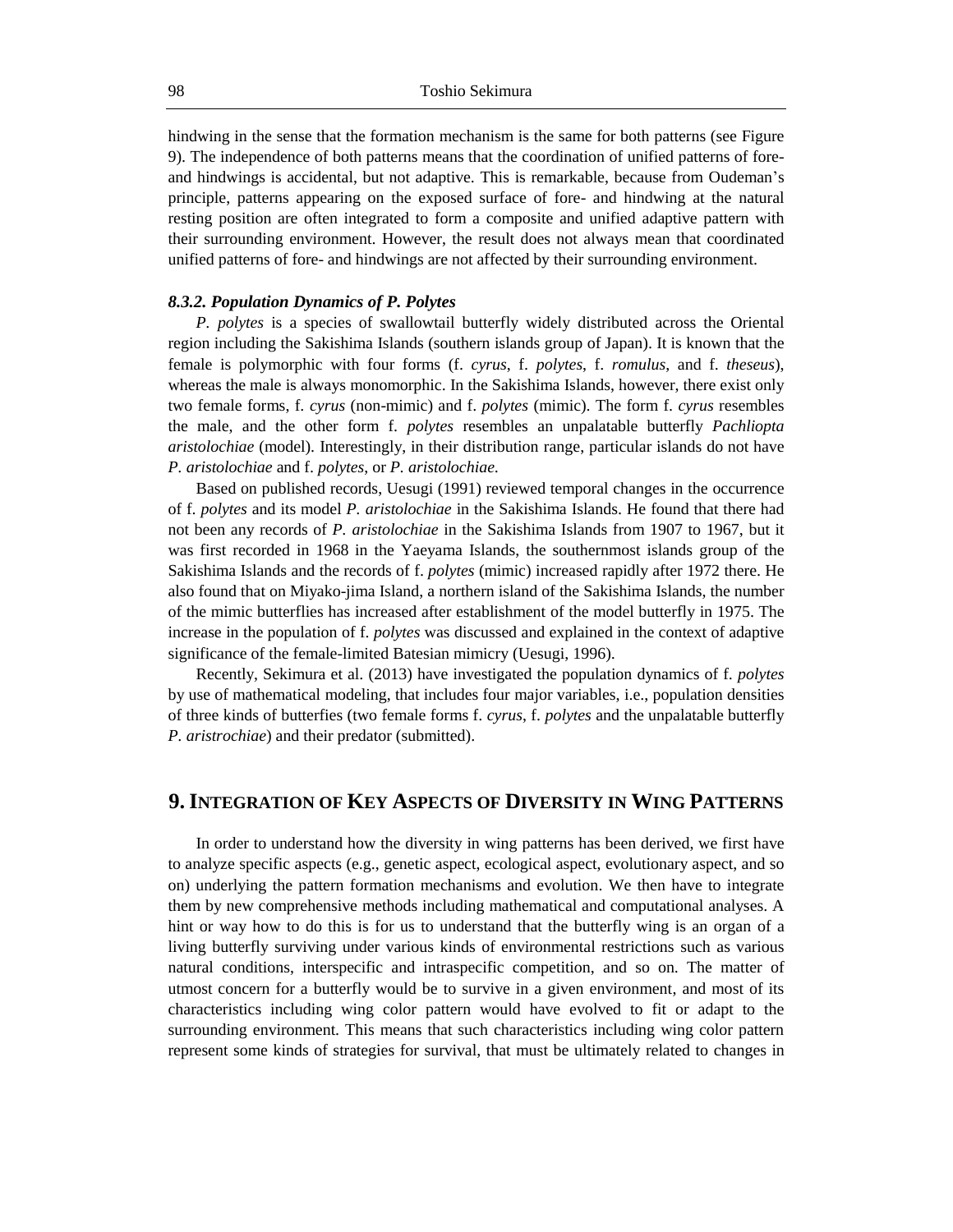the fitness in the population biology. Here, the word "fitness" roughly means the number of offspring per adult in the next generation, a useful quantity to discuss temporal changes in population of an organism.

The problem is to find the way how to integrate key aspects. As an example, I would like to introduce a theoretical research by Ohsaki (1995), who succeeded to link the biochemical aspect to mimicry of a female-limited mimetic species *P. polytes*, whose females mimic the wing-color patterning of the unpalatable *P. aristrochiae* by means of the chemical pigment carotenoid It is known that the physiological life span of the mimic f. *polytes* is shorter than the non-mimic f. cyrus, In general, wing color patterns have specific biological functions, such as mutual recognition, protection from predators, and mimicry, which play important roles in butterfly survival. On the other hand, chemical pigments of wing colors are synthesized in cells by biochemical reaction networks. By use of the cost-benefit theory, Ohsaki linked the chemical pigment to mimicry, and he concluded that owing to their consumption of the chemical, the physiological life span of mimetic females is shorter than that of non-mimetic females. This conclusion may indicate a reduction in the fitness of the mimetic females. This example shows that changes in wing color patterning could affect the fitness or the future population of a butterfly species, and at the same time, this shows a deep linkage of a biochemical process to a different ecological event, mimicry.

## **CONCLUSION AND DISCUSSIONS**

In this article, I briefly reviewed the progress of mathematical models for formation and diversification of color pattern in butterfly wings. I also reviewed another kind of mathematical model for cellular pattern formation of scale cells as the basic process of pattern formation in butterfly wings, even though both color pattern and cellular pattern are not directly related with each other. The mathematical models are all constructed on the basis of experimental data, which involve evidences in both macro- and micro-level scales, depending on pattern forming phenomena.

Until today, genetic or molecular level researches have focused mainly on the local pattern such as eyespot pattern, and on the other hand, there exist few researches on the global pattern. With respect to mathematical modeling, the situation is almost the same as that in experimental researches. It is generally recognized that in order to understand evolution and diversity in biological phenomena including the butterfly wing pattern, we have to investigate non-model organisms such as insects including butterfly from both experimental and mathematical modeling aspects.

There exist discussions on the general concept and methodology for the treatment of morphological phenomena and evolution in biology and paleontology such as "morphodynamics" (Seilacher, 1991). Regarding butterfly wing patterns, I have stressed the importance of integration of different aspects such as gene and environment for full understanding of the diversity in wing color patterns (Sekimura, 2013). A hint to go ahead is for us to simply remember that the butterfly wing is an organ of a living organism, a butterfly surviving in a variety of surrounded environments. Different aspects on the color pattern such as gene and environment are from characteristics of a single living organism, a butterfly, and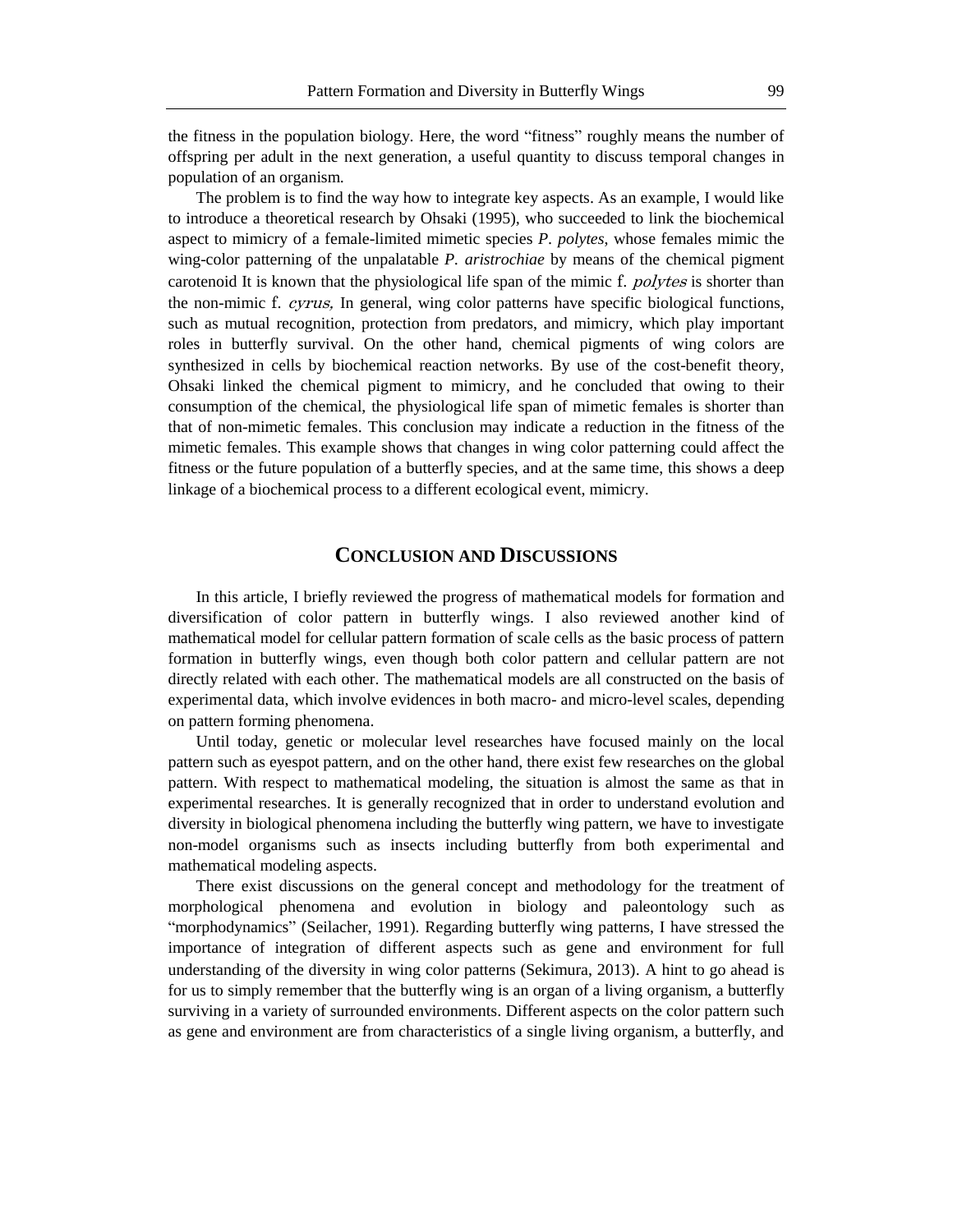they should be unified into one comprehensive feature of the butterfly after integration process. However, it is not always clear how to pursue the integration process at the moment.

I think that at least we should do the process of linking one aspect to another. I would like to show the reader an example, even though the animal in question is not butterfly, but fish. This is an experiment-based theoretical paper (Asai et al., 1999), in which the analysis has been done by using reaction-diffusion equations, that is, an activator-inhibitor system. Parameters such as reaction rates and diffusion constants in the equations originate from basic biochemical reaction networks and random mobilities of chemicals in cells. Authors succeeded to link parameter values in the activator-inhibitor system to activities of the *leopard* gene, which controls changes in Zebrafish skin color patterns. This is a good case study to connect a biochemical process directly to genetic activity.

We are at the first stage in the course of an integrative approach to the analysis of pattern and diversity in butterfly wings. We could connect a few of all the different aspects that are necessary to catch a full understanding of evolution and diversity in wing patterns. All of these step by step processes will be integrated into a comprehensive and realistic feature of wing patterns under the concept of survival strategies of a beautiful creature, butterfly. Some mathematical models have contributed to our understanding of the problem so far and, in the future, they will continue to play an important role in the analysis of pattern formation and the integration process of different aspects in question.

#### **ACKNOWLEDGMENTS**

First of all, I would like to thank the editor of this book for inviting me to write a review article on the progress of mathematical models for color pattern formation and diversity in butterfly wings. I also thank Prof. Fred Nijhout of Duke University for introducing me to the wonderful and beautiful world of butterflies. Finally, I thank all my collaborators for helping and encouraging me to continue working on this fantastic theme.

### **REFERENCES**

- Asai R., Taguchi, E., Kume,Y., Saito, M., & Kondo,S. (1999). Zebrafish leopard gene as a component of the putative reaction–diffusion system. *Mech. Dev.*, 89, 87–92.
- Bard, J.B.L., & French, V. (1984). Butterfly wing patterns: how good a determining mechanism is the simple diffusion of a single morphogen?, *J. Embryol. exp. Morph*.. 84, 255-274.
- Brakefield, P. B., Gates, J., Keys, D., Kesbeke, F., Wijingaarden, P. J., Monteiro, A., French, V., & Carroll, S. B. (1996). Development, plasticity and evolution of butterfly eyespot patterns, *Nature*, 384:236-242.
- Brunetti, C.R., Selegue, J.E., Monteiro, A., French, V., Brakefield, P.B., & Carroll, S.B. (2001). The generation and diversification of butterfly eyespot color patterns. *Curr. Biol*. 11,1578-1585.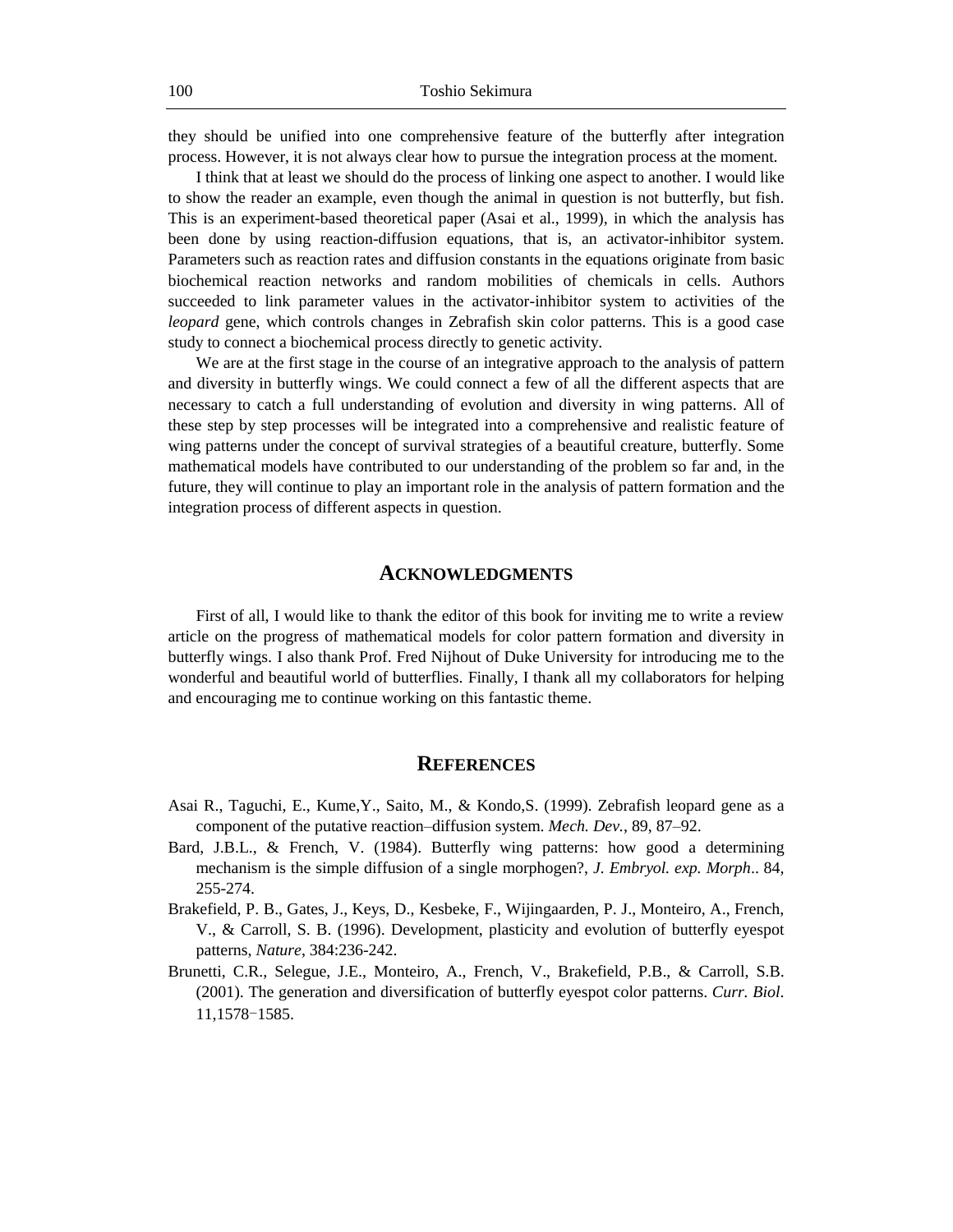- Carroll, S.B., Gates, J., Keys, D.N., Paddock, S.W., Panganiban, J.E., Selegue, J.E., & Williams, J.A. (1994). Pattern formation and eyespot determination in butterfly wings, *Science* 265,109-114.
- Clark, R., Brown, S. M. Collins, S. C. Jiggins, C. D. Heckel, G. D. & Vogler. A. P. (2008).
- Colour pattern specification in the Mocker swallowtail *Papilio dardanus*: the transcription factor *invected* is a candidate for the mimicry locus H, *Proc. Roy. Soc. London,* B, 275:1181-1188.
- Clarke, C. A. & Sheppard, P. M. (1959). The genetics of some mimetic forms of *Papilio dardanus,* Brown, and *Papilio dardanus,* Linn, *J. Genet*. 56:237-259.
- Clarke,C. A. & Sheppard, P. M. (1960). The evolution of mimicry in the butterfly *Papilio dardanus, Heredity*, 14:163-173.
- Dilão, R. & Sainhas, J. (2004). Modelling butterfly wing eyespot patterns, *Proc. R. Soc. Lond.*, B, 271, 1565-1569.
- Evans, T.M. & Marcus, J.M. (2006). A simulation study of the genetic regulatory hierarchy for butterfly eyespot focus determination. *Evol. Dev.* 8(3),273-283.
- Geirer, A. & Meinhardt, H. (1972). A theory of biological pattern formation. *Kybernetik*, 12, 30-39.
- Koch, P. B. & Nijhout, H. F. (2002), The role of wing veins in colour pattern in the butterfly *Papilio xuthus* (Lepidopteran: Papilionidae)*, Eur. J. Entomol*. 99:67-72.
- Monteiro, A., Glaser, G., Stockslager, S., Glansdorp, N., & Ramos, D. (2006). Comparative insights into questions of lepidopteran wing pattern homology. *BMC Developmental Biology,* 6, 52.
- Murray, J.D. (1981). On pattern formation mechanisms for lepidopteran wing patterns and mamalian coat markings, *Phil. Trans. R. Soc. Lond.*, B 295, 473-496.
- Murray, J.D. (2003). Mathematical Biology II: Spatial models and biomedical application, (3rd edition), Springer-Verlag, Berlin Heidelberg.
- Nardi, J.B. & Magee-Adams, S.M. (1986). Formation of scale spacing patterns in a moth wing. I. Epithelial feet may mediate cell rearrangement. *Dev. Biol.*, 116, 278-290.
- Nardi, J.B. (1992). Dynamic expression of a cell surface protein during rearrangement of epithelial cells in the *Manduca* wing monolayer. *Dev. Biol.*, 152,161-171.
- Nardi, J.B. (1994). Rearrangement of epithelial cell types in an insect wing monolayer is accompanied by differential expression of a cell surface protein. *Dev. Dynamics*, 199, 315-325.
- Nijhout, H.F. (1980). Ontogeny of the color pattern on the wing of *Precis coenia* (Lepidoptera: Nymphalidae), *Dev. Biol.*, 80, 275-288.
- Nijhout, H. F. (1981). The color patterns of butterflies and moths. *Scientific American,* 245, 145-151.
- Nijhout, H. F. (1990). A comprehensive model for color pattern formation in butterflies. *Proc. R. Soc. Lond.*, B 239,81-113.
- Nijhout, H. F. (1991). The Development and Evolution of Butterfly Wing Patterns. Smithsonian Institution Press, Washington and London.
- Nijhout, H. F. (1994). Genes on the wing. *Science*, 265, 44-45.
- Nijhout, H.F. (2003). Polymorphic mimicry in *Papilio dardanus*: mosaic dominance, big effects, and origins. *Evol. Dev.* 5, 579-592.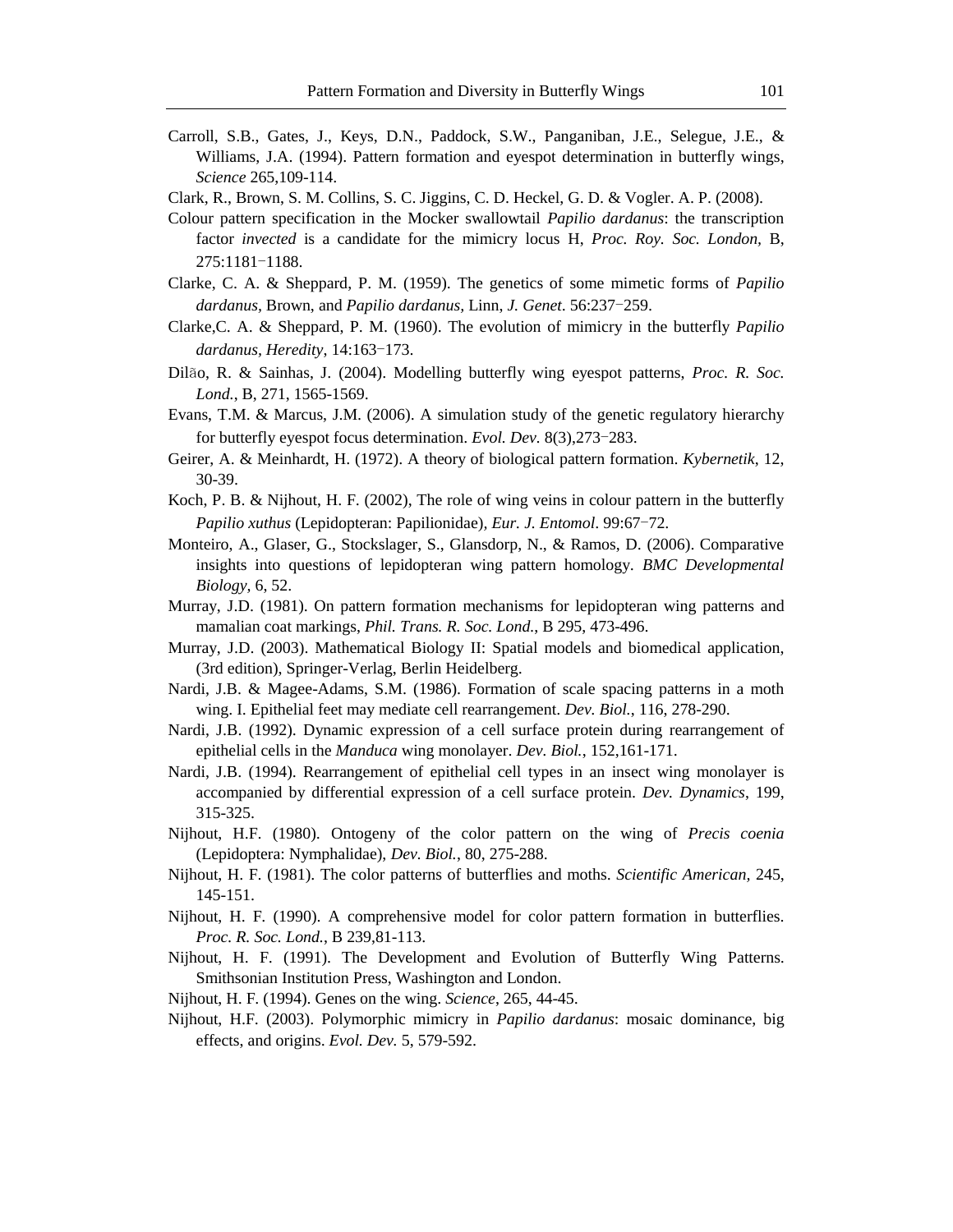- Nijhout, H.F., Maini, P.K., Madzvamuse, A., Wathen, A.J., & Sekimura, T. (2003). Pigmentation pattern formation in butterflies. *C.M. Biologies*, 326, 717-727.
- Ohsaki, N. (1995). Preferential predation of female butterflies and the evolution of batesian mimicry. *Nature*, 373:173-175.
- Oudeman, J.T. (1903). Etudes sur la position de repos chez les Lepidopteres. *Verhandelingen der Koning-klijke Akademie van Wetenschappen*, 10, 1-90.
- Reed, R. D., Macmillan, W. O., & Nagy, L. M. (2008). Gene expression underlying adaptive variation in *Heliconius* wing patterns: non-modular regulation of overlapping *cinnabar* and *vermilion* prepatterns. *Proc. Roy. Soc. London,* B, 275:37-45.
- Reed, R. D. & Gilbert, L. E. (2004). Wing venation and Distal-less expression in *Heliconius* butterfly wing pattern development. *Dev. Genes. Evol.* 214:628-634.
- Schwanwitsch, B.N.(1924). On the ground plan of wing-pattern in nymphalids and certain other families of rhopalocerous Lepidoptera. *Proc. Zool. Soc. Lond*., B 34, 509-528.
- Seilacher, A. (1991). Self-organizing mechanisms in morphogenesis and evolution. In: Contructional Morphology and Evolution, (eds. Schmidt-Kitter, N. & Vogel, K.), pp.251- 271, Springer-Verlag, Berlin Heidelberg.
- Sekimura, T., Maini, P.K., Nardi, J.B., Zhu M., & Murray, J.D. (1998). Pattern formation in lepidopteran wings. *Comments Theor. Biol.*, 5, No.2-4, 69-87.
- Sekimura, T., Zhu, M., Cook, J., Maini, P.K., & Murray, J.D. (1999). Pattern formation of scale cells in lepidoptera by differential origin-dependent cell adhesion. *Bull. Math. Biol.*, 61, 807-827.
- Sekimura, T., Madzvamuse, A., Wathen, A.J., & Maini, P.K. (2000). A model for colour pattern formation in the butterfly wing of *Papilio dardanus*, *Proc. R. Soc. Lond.*, B 267,851-859.
- Sekimura, T., Madzvamuse, A., & Maini, P.K. (2007). Pigmentation pattern formation in butterfly wings: global patterns on fore- and hindwing. In Mathematical Modeling of Biological Systems, Volume I (eds. Deutsch, A., Brusch, L., Byrne, H., de Vries, G., and Herzel, H. ), Chap.12, pp.141-148, In Series: *Modeling and Simulation in Science, Engineering and Technology*, Birkhauser, Boston Basel Berlin.
- Sekimura, T. (2013). An Integrative approach to the analysis of pattern formation in butterfly wings -experiments and models-. In Pattern Formation in Morphogenesis, (eds. Capasso, V., Gromov, M., Harel-Bellan, A., Morozova, N., & Pritchard, L.L.), *Springer Proceedings in Mathematics* 15, pp.121-136, Springer-Verlag Berlin Heidelberg.
- Sekimura, T., Fujihashi, Y., Takeuchi, Y. (2013). A model for population dynamics of the mimetic butterfly *Papilio polytes* in Sakishima Islands, Japan. (submitted for publication)
- Süffert, F.(1927). Zur vergleichende analyse der schmetterlingszeichnung. *Biologisches zentralblatt*, 47, 385-413.
- Turing, A.M. (1952). The chemical basis of morphogenesis, *Phil. Trans. Roy. Soc. Lond.* 237, 37-72.
- Uesugi, K. (1991). Temporal changes in records of the mimetic butterfly *Papilio polytes* with establishment of its model *Pachliopta aristolochiae*, *Jpn. J. Ent*., 59 (1):183-198.
- Uesugi, K. (1996). The adaptive significance of Batesian mimicry in the swallowtail butterfly, *Papilio polytes* (Insecta, Papilionidae):associative learning in a predator. *Ethology*, 102:762-775.